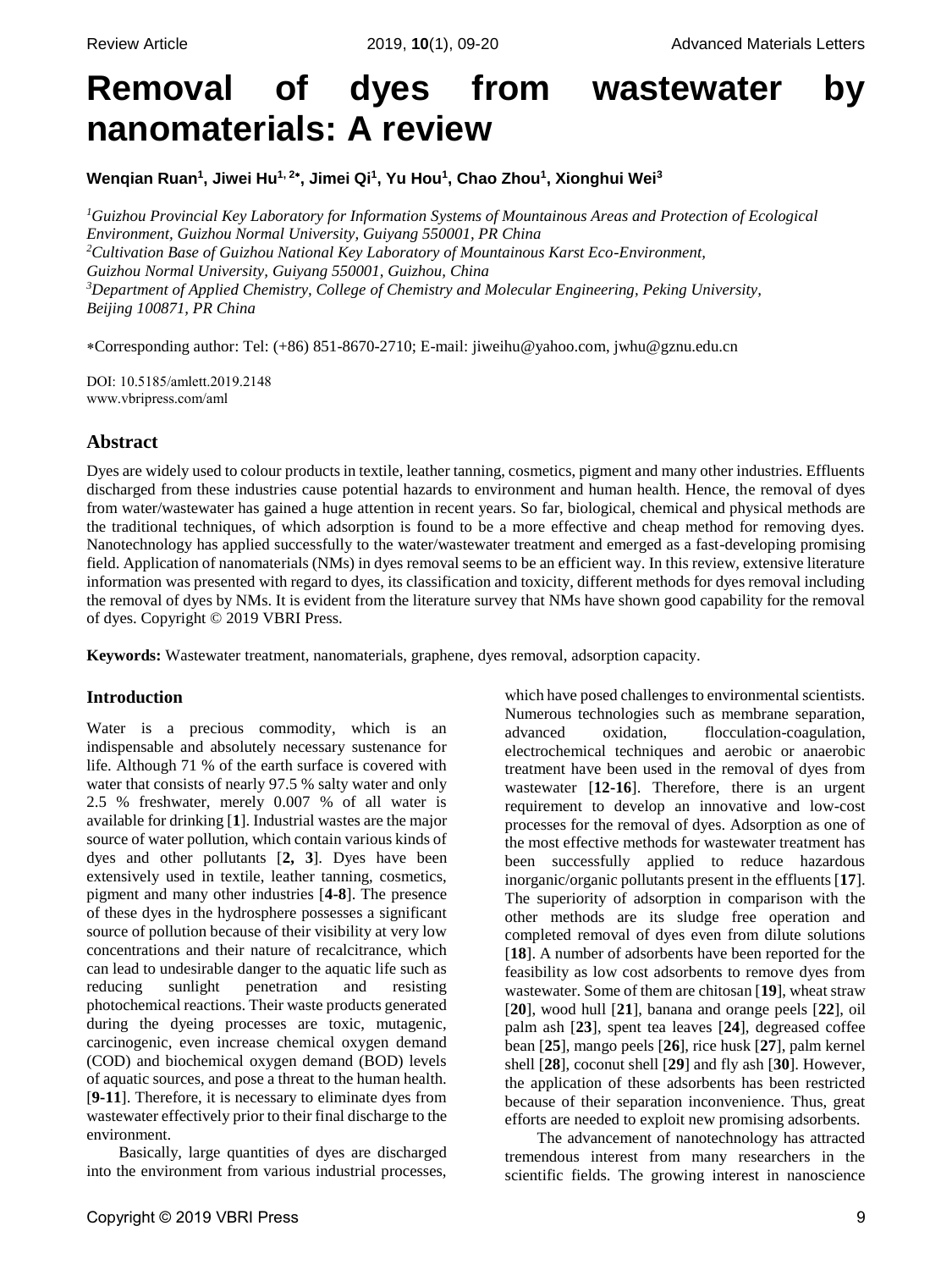indicates that the potential of nanomaterials (NMs) is still unexplored and yet to be addressed. Nanomaterials are of high importance that include structures and devices with the size varying from 1 to 100 nm. Because of its distinct properties, large surface area and quantum size effects, these materials can provide unprecedented opportunities (such as strong adsorption, enhanced redox, and photocatalytic properties) to treat contaminants in wastewater [**31-33**]. A variety of nanomaterials i.e. nano metals, nano metal oxides, graphene or graphene-based nanomaterials and polymer-based nanomaterials, have been widely applied in the removal of contaminants in wastewater [**34-38**]. The results demonstrated that these nanomaterials showed a high adsorption capacity.

This review has three main sections. Firstly, the types and toxicity of dyes are described. Then, the different types of methods applied in wastewater treatment are discussed. Thirdly, the adsorption of various dyes from aqueous solutions by a wide range of nanomaterials is elaborated and their maximum adsorption capacity on various dye adsorption are compared. Finally, a summary and outlook in the form of conclusions and recommendations are given for their full-scale applications.

## **Dyes**

Dyes are basically organic compounds that can connect themselves to surfaces of fabrics to impart a colour [**10**]. Dyes can be classified according to their constituents, colours and applications, of which application is the most commonly used method for dyes classification [**39, 40**]. Azo dyes, anthraquinone dyes, phthalocyanine, indigoid dyes, nitroso dyes, nitro dyes and triarylmethane dyes based on the classification of chemical structure are presented in **Table 1**. Azo, anthraquinone and triarylmethane dyes are the most important groups among these dyes.



**Table 2.** Application and toxicity of different dyes [**41**].

| <b>Dyes</b>     | Example                    | Application           | Toxicity                        |
|-----------------|----------------------------|-----------------------|---------------------------------|
| Acid            | Sunset yellow, Methyl      | wool, silk, paper,    | carcinogenic (benign            |
|                 | orange                     | leather.              | and malignant                   |
|                 |                            |                       | tumors)                         |
| Cationic        | Methylene blue,            | paper, modified       | carcinogenic (benign            |
|                 | Rhodamine 6G               | polyesters            | and malignant                   |
|                 |                            |                       | tumors)                         |
| <b>Disperse</b> | Disperse orange 3,         | nylon, acrylic fibers | allergenic (skin),              |
|                 | Disperse red               |                       | carcinogenic                    |
| <b>Direct</b>   | Congo red, Direct red      | cotton.               | Bladder cancer                  |
|                 | 23                         | paper, leather        |                                 |
| Reactive        | Reactive red 120.          | cotton, wool, nylon   | dermatitis, allergic            |
|                 | Reactive red 198.          |                       | conjunctivitis,                 |
| Vat             | Vat orange 15, Vat         | cellulosic fibers     |                                 |
|                 | orange 28,                 |                       |                                 |
| Cationic dyes   | Ionic dyes<br>Anionic dyes | Dyes<br>Vat dyes      | non-ionic dyes<br>Disperse dyes |
|                 |                            |                       |                                 |
| Acid dyes       | Reactive dyes              | Direct dyes           |                                 |



The classification based on the different applications for the dyes are vat, mordant and disperse dyes shown in **Table 2** [**41**]. In addition, dyes usually used in textile industry are cationic (all basic dyes), anionic (direct, acid, and reactive dyes), and non-ionic (disperse dyes) depending on their particle charge dissolution in aqueous solutions **(Fig. 1)** [**42, 43**]. The complex structure of dyes render them ineffective in the presence of heat, light, microbes, and even oxidizing agents, which also lead to the difficulty in the degradation of the dyes. The presence of dyes in water affects sunlight penetration and oxygen solubility, which decreases the water quality and hinder photosynthesis on aquatic flora and fauna [**39, 44**]. Additionally, it also can cause severe damage to human health such as the increase of heart rate, vomiting, shock, Heinz body formation, cyanosis, jaundice, quadriplegia, and tissue necrosis [**45**].

## *Azo dyes*

Azo dyes (monoazo, diazo, triazo, polyazo) account for the majority of synthetic aromatic dye, which are composed of one, two, three or more ( $N = N$ ) groups and connected to benzene and naphthalene rings that are substituted frequently with some functional groups, e.g. triazine amine, chloro, hydroxyl, methyl, nitro, and sulphonate [**46**]. Azo dyes are extensively used in pharmaceutical, textile dyeing, food, cosmetics and paper printing. Approximately 80% of azo dyes are used in textile industries due to its high stability, low cost and variety in colors [**47**]. It was estimated that approximately 10-15% of dyes in effluents goes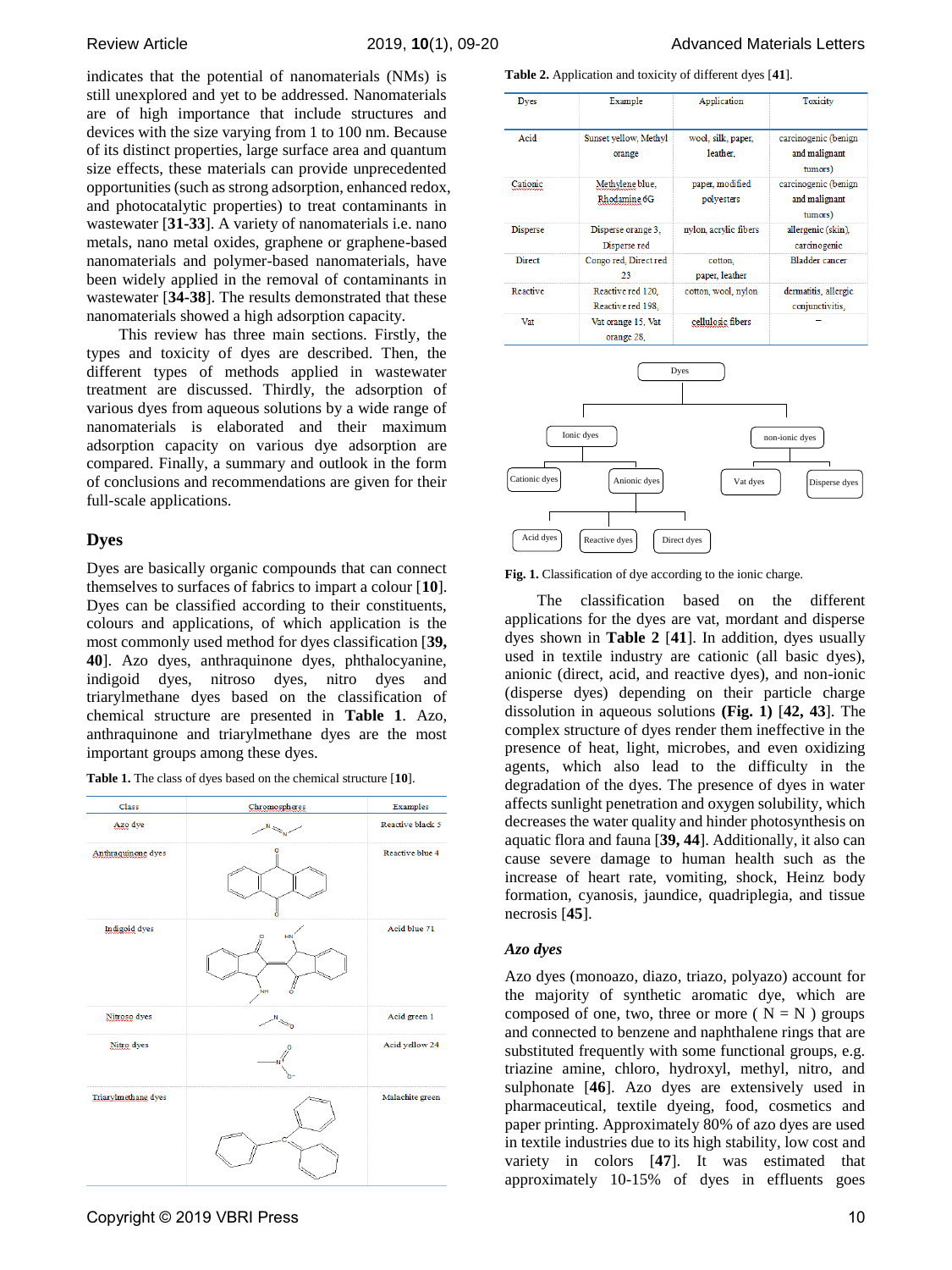unbound with the textile fibers and are released into receiving water bodies [**48**]. For example, the dyestuff of 30-60 g and water of 70-150 L were needed for dyeing 1 kg of cotton, and it is reported that up to 50% of used dyes were discharged into water sources by direct or indirect ways [**49, 50**].

Reactive dyes are azo dyes that form covalent bonds between the reactive groups such as vinyl sulfone, chlorotriazine, trichloropyrimidine, diflurochloropyrimidine [**51**]. In contrast to other classes of dyes, reactive dyes have many advantages in the textile industries because of their bright color, water-fast, simple application techniques with low energy consumption. Thus reactive dyes are the most commonly used at present. However, reactive dyes were found to be mutagenic and carcinogenic and even the intermediate products, i.e. mineralization, aromatic amine and an arylamine, also have severe adverse effects on human beings, including damages in the brain, liver, kidney, central nervous and reproductive systems [**52**].

## *Anthraquinone dyes*

Anthraquinone dyes are one of common groups for dyes, which represent the second largest class of textile dyes after azo dyes and have been widely used in the textile industry owing to their wide array of color shades, fastness properties and ease of application and minimal energy consumption [**53**]. Another major advantage of anthraquinone dyes applied in dyeing processes is their high affinity to silk and wool. However, due to their fused aromatic structure, anthraquinone dyes exhibit a lower rate of decolorization. Most of these dyes are toxic, carcinogenic and mutagenic, therefore the removal of anthraquinone dyes has attracted an enormous attention.

# *Triarylmethane dyes*

Triphenylmethane dyes are aromatic xenobiotic compounds that were formed by a central carbon atom connected to two benzene rings and one p-quinoid group (chromophore). The common auxochromes are -NH2,  $NR<sub>2</sub>$  and -OH. These dyes have brilliant colors with typical shades of red, violet, blue and green, such as Malachite green (MG), Crystal violet (CV), Bromophenol blue (BB), etc. [**54**]. These dyes are widely applied in the textile industry for coloring the substrates like modified nylon, polyacrylon nitrile, wool, silk and cotton. Another important application of triphenylmethane dyes are used in paper and leather industry and gasoline [**53**]. Their relatively inexpensive dyeing, high tinctorial strength and the low light fastness especially in the slow washing and light are considered suitable for dyeing a wide range of textile substrates. In addition, triphenylmethane dyes have been extensively employed in medicine as medical disinfectants, because these dyes exhibit antibacterial, antifungal and antiprotozoal properties, they can be used for the disinfection of post-operative wounds and also employed in the controlling diabetes [**55**]. Some of these dyes (phenolphthalein, fuchsine, and fluorescein) are used as indicator dyes due to their pH sensitivity.

## **Dye removal techniques**

A wide range of technologies have been developed and applied for the scavenging of dyes, which can be divided into three main categories: biological methods, chemical methods and physical methods [**56**]. High capital costs, low efficiency and generation of excess sludge limit their practical applications. Some of these methods have been found to be more versatile and superior to other techniques and are appropriate for removing a wide range of dyes in wastewater [**57**]. As a better alternative, adsorption offers the low initial cost, produces nontoxic by-products and completely remove dyes even from dilute solutions [**58**].

# **Biological methods**

Implementation of microbial techniques is proven to be less energy intensive and most economical to treatment the industrial effluents. Microbial biosorption and biodegradation have been explored to treat the industrial effluents. Microorganisms like algae, yeast, filamentous fungi and bacteria have the potential of transforming dyes molecule into less harmful forms [**59**]. This property of microorganism is attributed to the cell wall components (heteropolysaccharides and lipids), which are composed of different functional groups including amino, hydroxyl, carboxyl, phosphate and other charged groups. They can cause strong attractive forces between the azo dye and cell wall [**60**].

# *Degradation of dyes by fungi*

The feasibility of fungi for the degradation of various pollutants such as polyaromatic hydrocarbons, organic waste, dyes and steroid compounds have been reported [**61**]. This property is derived from a metabolic product by a large set of intracellular and extracellular enzymes [**62**]. White-rot fungi as the most widely used fungi have four main genera such as *Phanerochaete*, *Trametes*, *Bjerkandera* and *Pleurotus*. The ligninolytic enzymes produced by white rot fungi play vital roles in dye removal due to their nonspecific enzyme systems [**63**]. *Phanerochaete chrysosporium* used for dye decolourization was first introduced by Tien and Kirk [**62**]. Wu *et al.* reported that *Phanerochaete chrysosporium* decolorize Reactive red 22 (RR 22) dye up to 100% after 30 hours of treatment [**64**]. Several other white rot fungus (*Trametes trogii*, *Trametes versicolor* and *Pleurotus sajor-caju*) were used for the degradation of dye in effluents [**50, 65, 66**]. However, the limitation for the application of the fungal to decolorize dyes is the long hydraulic retention time required for complete decolorization and the preservation of fungi in bioreactors is also a matter for consideration [**67, 68**].

# *Degradation dyes by yeasts*

Although only few studies have investigated the decolorization and degradation ability of yeasts, they can serve as an attractive alternative for removal of textile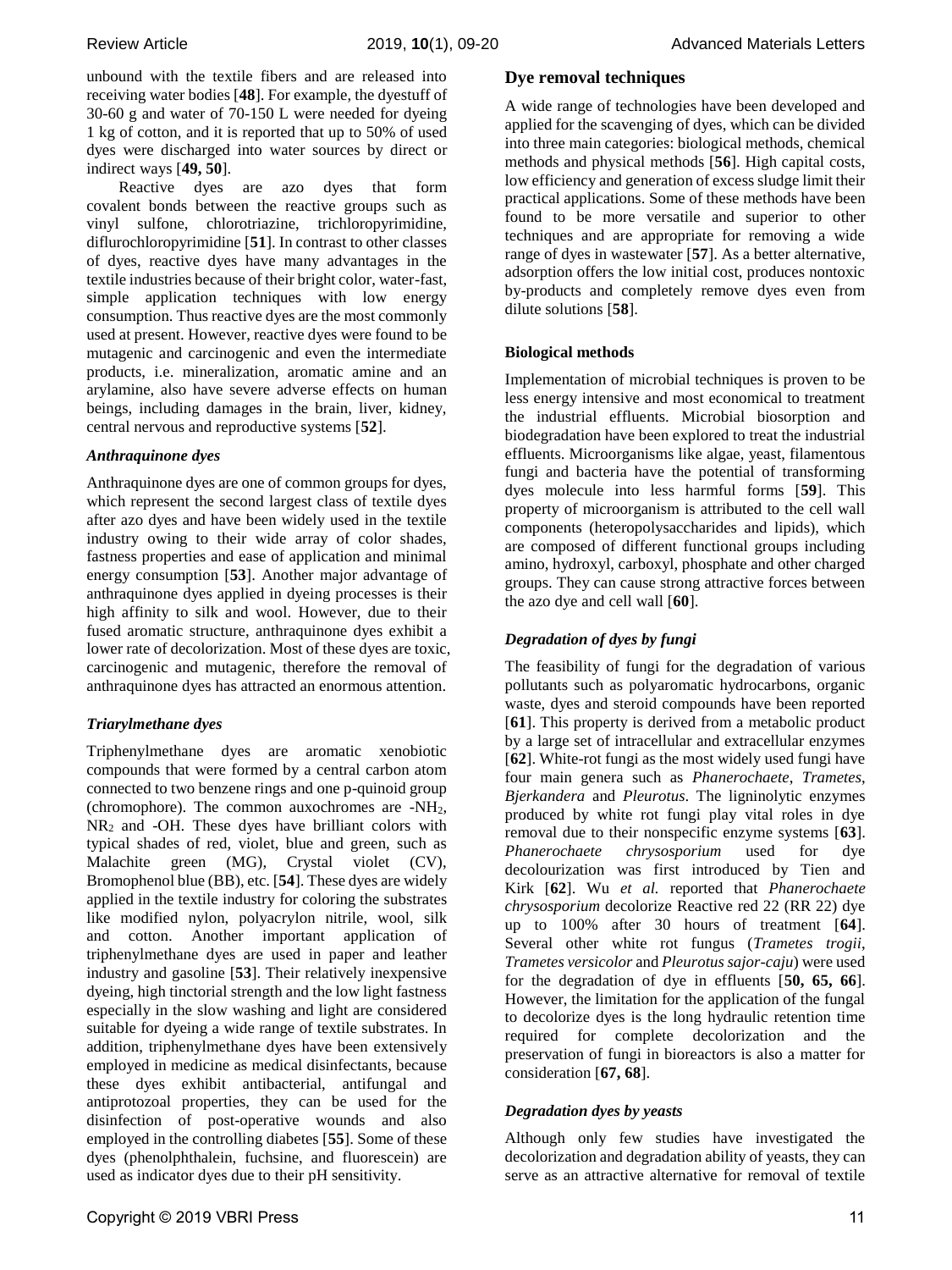dyes because of its rapid growth like bacteria and the capacity to sustain in adverse environmental conditions even at low pH. Recently, Yang *et al.* reported that *Candida tropicalis* has a role in the decolorization of Reactive black 5 (RB 5) up to 99% after 48 h [**69**]. In addition, *Kluyveromyces marxianus IMB3* has also shown bioaccumulation of remazol black-B with the removal efficiency of 98% after 24 h [**70**]. Kwasniewska *et al.* stated that Crystal violet could be decolorized effectively by *Rhodotorula rubra* [**71**].

#### *Degradation dyes by bacteria*

A study focused on the isolation culture of *Bacillus subtilis was* started in the 1970s [**72**]. Bacteria are easy to cultivate and grow rapidly so that they are suited fine for decolorizing and mineralizing azo dyes. The process for biodegradation of azo dyes occurs under conventional anaerobic, aerobic or facultative anaerobic conditions by the diverse groups of bacteria. Generally, the mechanism of bacterial degradation of azo dyes begins with the reductive cleavage of azo bonds (–N=N–) with the help of azoreductase enzymes **(Fig. 2)**. Xiao *et al.* described a high capacity (94%) for the decolorization of Napthol green B by *Shewanella oneidensis MR-1* under anaerobic conditions [**73**]. Similarly, *Pseudomonas sp*. and *Enterobacter EC3*  were used for degradation of Reactive blue 13 (RB 13) and Reactive black 5 (RB 5) after 70 h and 36 h, respectively (83.2% and 93.6%) [**74, 75**]. Furthermore, several studies also show that bacteria species are able to uptake dyes under aerobic conditions. *Aeromonas hydrophila* can decolorize Reactive red 141 (RR 141) and the decolorization is up to 80% after 24 h **(Table 3)** [**76**].



**Fig. 2.** The possible mechanisms of azo dyes removal by bacteria [**77**].

#### **Chemical methods**

Chemical methods include coagulation-flocculation, ozonation, photocatalytic degradation, electrochemical treatment, precipitation-flocculation with  $Fe^{2+}/Ca(OH)_{2}$ . These chemical techniques are efficient for the removal of dyes from wastewater, but the excessive use of chemicals cause the difficulty of sludge disposal, and the possibility of a secondary pollution problem. In addition, high electrical energy and high cost are needed for these techniques resulting in the limited use.

|        | Table 3. Decolorization of various azo dyes by different microbial |  |  |  |  |
|--------|--------------------------------------------------------------------|--|--|--|--|
| types. |                                                                    |  |  |  |  |

| Microbial types                   | <b>Dyes</b>                 | Percentage removal<br>(%) | Time              | References |
|-----------------------------------|-----------------------------|---------------------------|-------------------|------------|
| $(4)$ fungi                       |                             |                           |                   |            |
| Phanerochaete<br>chrysosporium    | Reactive red 22             | 90-100                    | 30 <sub>h</sub>   | 64         |
| Trametes trogii                   | Anthraquinone<br>blue       | 88                        | 4 <sub>h</sub>    | 65         |
| Trametes versicolor               | Gryfalan black<br>RL        | 59                        | $400 \text{ min}$ | 50         |
| Pleurotus sajor-caju              | Reactive<br>yellow 15       |                           | 100 day           | 66         |
| $(5)$ yeasts                      |                             |                           |                   |            |
| Candida tropicalis                | Reactive black<br>5         | >99                       | 48h               | 69         |
| Kluvveromvces<br>marxianus IBM3   | Remazol<br>black-B          | 98                        | 24 <sub>h</sub>   | 70         |
| Rhodotorula rubra<br>(6) bacteria | Crystal violet              | >99                       | 4 day             | 71         |
| Shewanella oneidensis<br>$MR-I$   | Napthol green<br>B          | 94                        | 24h               | 73         |
| Pseudomonas sp.                   | <b>Reactive blue</b><br>13: | 83                        | 72h               | 74         |
| Enterobacter EC3                  | Reactive black<br>5         | 93.6                      | 36                | 75         |
| Aeromonas hydrophila              | Reactive red<br>141         | 80                        | 24                | 76         |

#### *Coagulation-Flocculation*

Coagulation and flocculation as an essential and efficient way is usually employed for drinking water treatment, textile wastewater treatment and partly reducing COD. The feasibility of this method in wastewater treatment has been tested by Sanchez-Martin *et al.* [**78**]. The coagulation process is the destabilization of colloids by the addition of a coagulant to neutralize the negative charges and larger particles is gathered by flocculation to form microflocs, which can be removed in subsequent sedimentation or flotation stages [**79**]. An agent that causes a liquid or sol to coagulate is called coagulant. Coagulants are divided into two main types coagulants and coagulant aid. Coagulants are either metallic salts, polymers or naturally occurring materials. The removal of dyes by aluminium sulphate and polyaluminium chloride have been reported [**80, 81**]. Khayet *et al.* stated that the effectiveness of aluminium sulphate for the removal of Acid black 210 (AB 210) is more than 90% under the condition of 40 mg/L for dosage, 4-8 range for pH and 35 mg/L for dye concentration  $[80]$ . MgCl<sub>2</sub> shows an excellent performance (98%) for the removal of MG at final pH of 10.89 and concentration of 3000 mg/L [**82**].

#### *Ozonation*

Ozone is a strong oxidative action substance, which can quickly decompose into oxygen and free radicals. The latter is combined with the dyes resulting in the destruction of color.

$$
O_3 \rightarrow OH^{\gamma} + O_2^- + HO_3^{\gamma} + HO_4^{\gamma}
$$
  

$$
OH^{\gamma} + O_2^- + HO_3^{\gamma} + HO_4^{\gamma} + \text{dyes} \rightarrow by - product
$$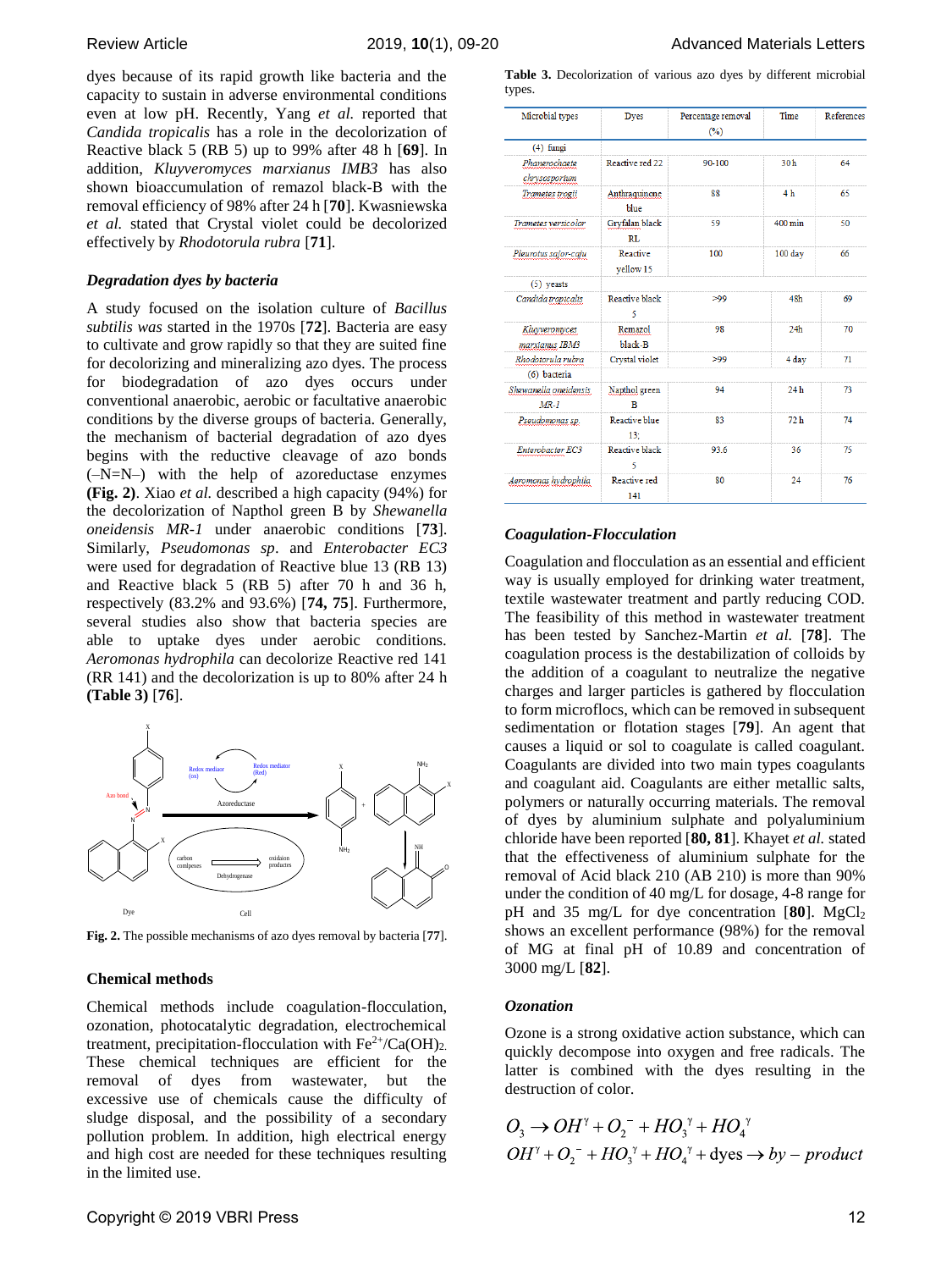Ozone can attack on the pollutants via direct or indirect reactive path. The direct ozonation corresponds to the ozone molecular activity, and the indirect one is due to the highly oxidative free radicals. The decomposition rate of ozone is affected by pH and initial dye concentration. At low pH, the ozone is available as molecules to react with dye as an electrophile and at high pH, ozone can decompose automatically into hydroxyl radicals in solution, which are a powerful, effective, and nonselective oxidizing agent [**83**]. Shaikh *et al.* reported that the decolourization efficiencies of Reactive orange 7 (RO 7), Reactive blue 19 (RB 19), and Reactive black 5 (RB 5) were almost 100% [**84**]. As an example of RO 7, the percentage of colour removal was 19, 50, 60, and 75% at pH 4, 7, 9, and 11, respectively. The similar trend can be noted in the decolorization of RB 5 when the pH reached 11. The results are consistent with the finding that  $O<sup>3</sup>$  decomposition and OH radicals production all occurred at higher pH values, which support the performance of decolorization. The research investigated by Manali and coauthors demonstrated that the degradation of Methylene blue (MB) was up to 94.6% after 26 min [**85**].

## *Photocatalytic methods*

The use of advanced oxidation processes (AOPs) for the effective oxidation of a wide variety of organics and dyes have gained special attention in recent years, due to the generation of the highly reactive hydroxyl radicals. AOPs include UV/H2O2, Fenton and photo-Fenton processes (Fe<sup>2+</sup>/H<sub>2</sub>O<sub>2</sub> and Fe<sup>2+</sup>/H<sub>2</sub>O<sub>2</sub>/UV), the ultrasonic process, photocatalysis and electrochemical processes. Among them, priority is given to photocatalytic degradation with respect to the high efficiency and low energy consumption. Photocatalysts contain various types such as titanium dioxide, zinc oxide, perovskites and titanates. Titanium dioxide  $(TiO<sub>2</sub>)$ , used as the photocatalyst, is owing to the photogeneration of charge carriers (electrons and holes).  $TiO<sub>2</sub>$  is semiconductor with the band gap of 3.2 eV, which can be irradiated by ultraviolet (UV) and visible light. Upon the exposure of the photocatalyst to radiation, electrons (e) on the surface of  $TiO<sub>2</sub>$  are excited to the conduction band (CB), and positive holes  $(h<sup>+</sup>)$  are produced in the valance band (VB) [**86**]. The positive hole can oxidize water to generate hydroxyl radical and the electron can reduce molecular oxygen in the solution. The photocatalytic mechanism can be described as follows:

$$
TiO2 + hv \rightarrow h+ + e-
$$

$$
e- + O2 \rightarrow O\gamma
$$

$$
h+ + H2O \rightarrow OH\gamma + H+
$$

 $TiO<sub>2</sub>$  as one of the most widely used photocatalysts is because of its non-toxic, inexpensive, highly stable and reactive nature. The remediation of contamination by  $TiO<sub>2</sub>$  can be mineralized completely to non-toxic substances such as CO and HCl. Moreover, the reaction can take place at room temperature due to its strong oxidizing power. Seyyedi et al. studied UV/TiO<sub>2</sub> for the removal of Direct black 38 (DB 38) [**87**]. The results showed that the decolorization process was sensitive to pH, so the pH of the solution is a significant factor on the removal efficiency. The percentage of degradation is more effective at acidic pH, because the isoelectric point of  $TiO<sub>2</sub>$  is 6.6. When the pH was lower than that of the isoelectric point,  $TiO<sub>2</sub>$  surface will be positively charged while the dye molecules due to having the sulfonic groups  $(SO<sup>3-</sup>)$  are negatively charged. With the decolorization efficiency of 90%, the optimum condition for the decolorization of DB 38 in this process was obtained at pH of 5, concentration of 0.75  $g/l$  for TiO<sub>2</sub>, concentration of 26.56 mM for  $H_2O_2$  and dye concentration of 50 ppm **(Table 4)**.

**Table 4.** The removal of dyes by different chemical methods.

| Chemical methods                       | <b>Dyes</b>          | Removal        | References |  |
|----------------------------------------|----------------------|----------------|------------|--|
|                                        |                      | efficiency (%) |            |  |
| (1) Coagulation-Flocculation           |                      |                |            |  |
| Aluminium sulphate                     | Acid red 398         | 97.8           | 80         |  |
| Polyaluminium chloride                 | Acid red 398         | 95.3           | 81         |  |
| MgCl <sub>2</sub> .6H <sub>2</sub> O   | Malachite<br>green   | 98             | 82         |  |
| (2) Ozonation                          |                      |                |            |  |
| Ozone                                  | Reactive<br>orange 7 | 100            | 84         |  |
|                                        | Reactive blue<br>19  | 100            |            |  |
|                                        | Reactive black<br>5  | 100            |            |  |
|                                        | Methylene<br>blue    | 94.6           | 85         |  |
| (3) Photocatalytic                     |                      |                |            |  |
| UV/TiO <sub>2</sub>                    | Napthol green<br>B   | 94             | 87         |  |
| UV/CaO                                 | Indigo<br>carmine    | 100            | 87         |  |
| UV/Ni-doped TiO <sub>2</sub> thin film | Ponceau <sub>S</sub> | 73.8           | 88         |  |
| UV/ZnO (MCA-15 min)                    | Reactive<br>black 5  | 96             | 90         |  |
| (4) Electrochemical method             |                      |                |            |  |
| Iron                                   | Directive red        | 99             | 95         |  |
| Polypyrrole                            | 80                   |                |            |  |
| Boron doped diamond                    |                      |                |            |  |

Nano structured Ni-doped  $TiO<sub>2</sub>$  thin films were prepared using chemical bath deposition method by Marathe *et al.* [**88**]. These materials are 26.2 nm for crystal size, 92 nm nano spherical morphology of average particle size and 3.5 eV for the band gap. Nano structured Ni-doped  $TiO<sub>2</sub>$  thin films were prepared using chemical bath deposition method by Marathe *et al.* [**88**]. A series of experiments performed by Marathe *et al.*  reveal that the removal efficiency of Ponceau S dye under the UV light irradiation is higher than that of Ponceau S dye under the sunlight, and the presence of a catalyst in the reaction is proven more efficient than that the absence of catalyst for both UV light and sunlight conditions [**88**]. Veeranna and coauthors reported the photocatalytic degradation of Indigo carmine dye using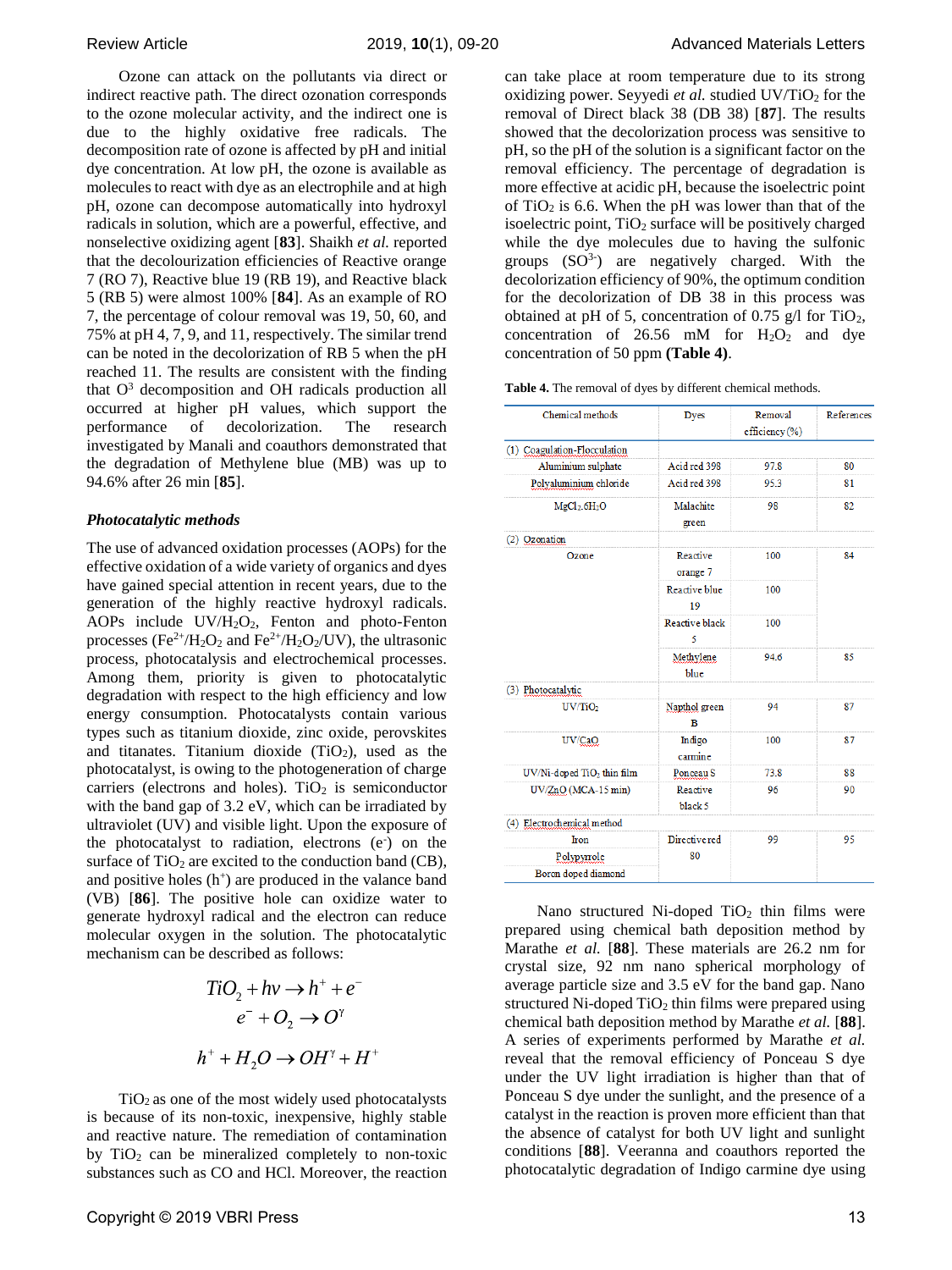calcium oxide (CaO) with different light source radiation [**89**]. Comparisons were made among visible light, long UV light and short UV light. It was found that this dye can be effectively degraded at short duration using short UV light in contrast with visible and long UV region. This finding obviously demonstrated that lower wavelength radiation presented excellent performance in photodegradation due to the benefit of higher energy.

Zinc oxide (ZnO) has attracted a significant attention because its photodegradation mechanism is similar to that of TiO<sub>2</sub>. ZnO was applied in roomtemperature UV lasers, sensors and photocatalysis owing to its unique electrical and high optical activity, high chemical stability, good photo- electric and piezoelectric behaviors [**90**]. Zaharieva *et al.* synthesized ZnO by classical precipitation procedure, then treated with mechanochemical method under different milling time to obtain nano-sized particles [**90**]. The mechanochemical treatment of ZnO materials for 0, 15, 30 and 240 min were used for degradation of Reactive black 5 (RB 5) dye under UV light. The results showed that the highest photocatalytic efficiency (96%) was achieved by the mechanochemically activated ZnO powder for 15 minutes, but the lowest degree of degradation (82%) for RB 5 dye was observed by using the mechanochemical treatment of ZnO materials for 4 hours.

## *Electrochemical methods*

Electrochemical methods have attracted greater attention in recent years owing to its completed decolorization, operating under moderate pH range, low final temperature, reduced COD and BOD<sub>5</sub> as well as no sludge formation [**91, 92**]. Although electrochemical treatment is used for the synthesis of compounds or metals recovery, applications in the decolorization of dyes grow rapidly. In electrochemical processes, organic and toxic pollutants are destroyed by either direct or indirect oxidation process. In a direct anodic oxidation process, the pollutants are first adsorbed on the anode surface and then destroyed by the anodic electron transfer reaction [**93**]. In an indirect oxidation process, strong oxidants (i.e. hypochlorite/chlorine, ozone, hydrogen peroxide) are generated during electrolysis, then destroying the pollutants in the solution by the oxidant generated during the oxidation reaction process [**94**]. Lopes *et al.* used three different anode materials (iron, polypyrrole and boron doped diamond) for the removal of Direct red 80 (DR 80) showing the removal efficiency of 99% for these materials [**95**].

## **Physical methods**

Different physical methods have been developed for the removal of contaminants including membrane-filtration (reverse osmosis, electrodialysis, nano-filtration), ion exchange and adsorption. The major restrictions of the membrane filtration processes are that they need periodic replacement and have a potential problem with membrane fouling. Adsorption techniques serve as an

attractive alternative for the treatment of contaminated waters due to its cheapness, simple design and easy operation, high efficiency, no effect by toxic substances and low costs.

## *Membrane filtration*

Membrane filtration as a means of purification or concentration like microfiltration (MF), ultrafiltration (UF), nanofiltration (NF) and reverse osmosis (RO), is an advanced treatment technology to remove color, BOD and COD. The principle of this procedure is that the pore size of the membrane is determined if the particles are passed through or retained on the side of barrier [**96**]. When particles are larger than the pore size of membrane, particles will be hindered to pass through.

UF can be used to separate particles, ranging from 0.05 to 0.15 µm, which are suitable for treating the inorganic particles or organic colloids due to its pore size. The experiments using UF membranes were carried out to remove Reactive black 5 by Alventosa-de Lara *et al.*  [**97**]. The results showed that the rejection remained above 70% at dye concentration of 500 mg/L. Hence, UF membrane is not suitable for dye removal. Pore size in the range of 1 to 10 angstrom belongs to NF membrane that is enough to separate particles with nanometre in diameter. NF technology is the combination of UF and RO that presents superiority in contrast with UF and RO in terms of higher permeation of flux, higher retention of multivalent salts, relatively low investment and low operation and maintenance costs [**98**]. NF with cellulose nanocrystals has proven to be quite effective filtration technology for the removal of dyes such as Methylene blue (MB), Victoria blue (VB) and Methyl violet (MV) [**99**]. A study was carried out by Amin *et al.* to investigate the NF for treating Reactive black B (RB 5) from dye-house effluents under various operating condition of pressure, flow rate, and temperature [**100**]. It was found that the optimum condition was operating pressure of 15 bar, temperature of 35℃ and flow rate of 480 L/h with the rejection of dye exceeding 99%. The results illustrated that nanofiltration is a highly efficient technique in the removal of reactive dyes.

# *Ion exchange*

Ion exchange membrane has received a wide interest with high efficiency, low costs and its attractive feature for the application of water purification, heavy metals removal and textile effluents treatment. The ion exchange process can effectively remove dyes from aqueous solutions through strong interactions between charged dyes and functional groups on ion exchange resins. Classification of resins can be defined as four main categories: anion exchange membrane, cation exchange membrane, cross-linkage membrane and other ion exchange membrane. Among them, anion and cation are the most commonly used membrane for the dyes removal. Anion exchange membrane presents positively charged groups, for example,  $-NH^{3+}$ ,  $-NRH^{2+}$ ,  $-NR_2H^{+}$ ,  $-NR^{3+}$  and  $-PR^{3+}$ , which are beneficial to pass anions but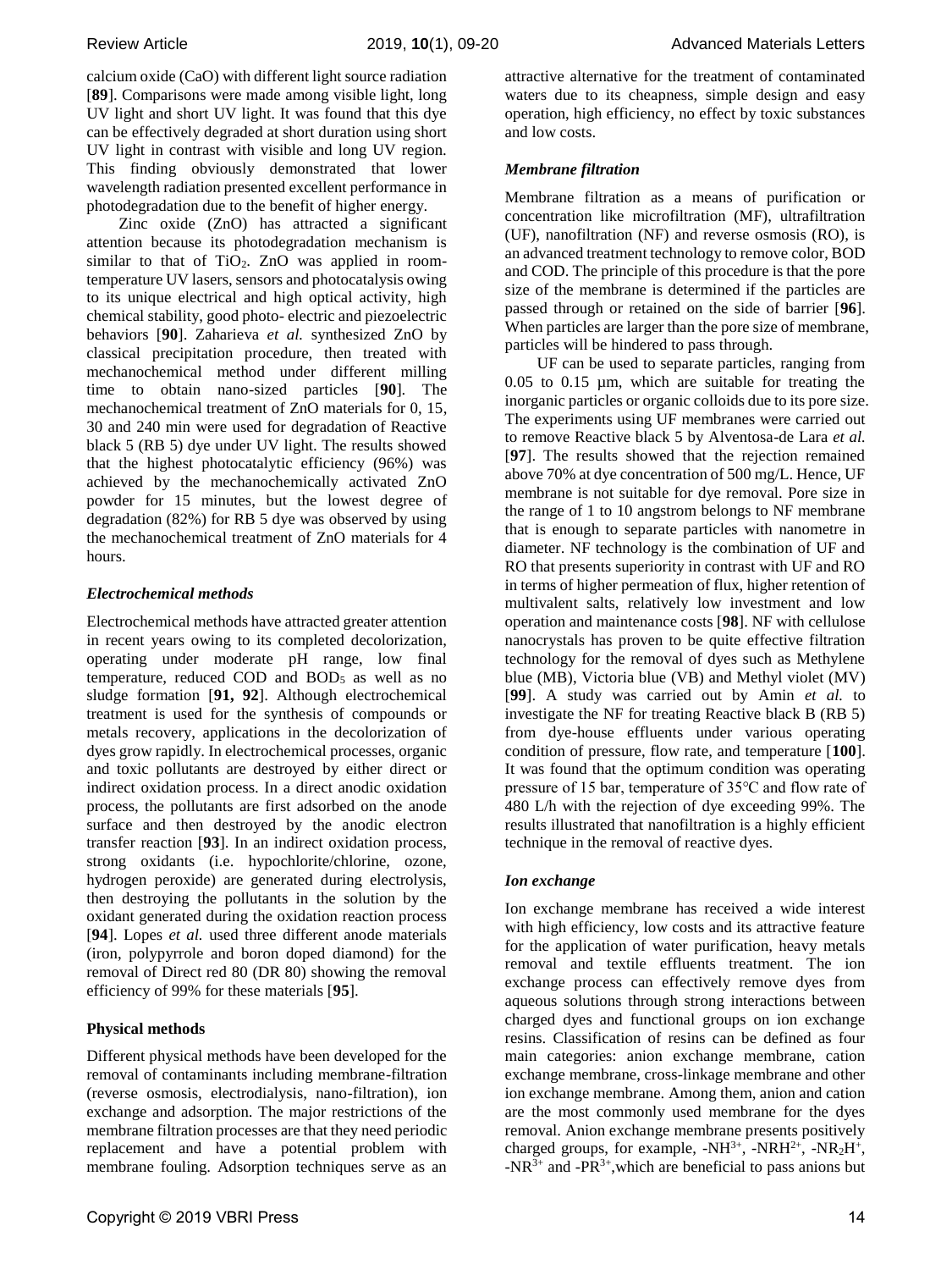prevent cations. Cation exchange membrane contains negatively charged groups, such as  $-SO<sup>3-</sup>$ ,  $-COO<sup>-</sup>$ ,  $-PO<sub>3</sub><sup>2</sup>$ , -PO<sub>3</sub>H, -C<sub>6</sub>H<sub>4</sub>O, which allow the cations to pass but reject anions to pass [**101**].

The removal efficiency of anionic dye Congo red (CR) from aqueous solutions using an anion exchange membrane (EBTAC) has been investigated by Muhammad *et al.* [**102**]. The influence was studied for several factors including contact time, membrane dosage, ionic strength and temperature. The results indicated that contact time and membrane dosage have a significant impact on the CR removal efficiency. Nevertheless, the effect of ionic strength and temperature on the CR removal has little impact. Akazdam and Chafi extended their studies towards using the macroporous strongly basic anion exchange resin for the removal of Acid orange 7 dye (AO7) [**103**]. They investigated the efficiency of AO 7 by a series of experiments including various parameters, viz. contact time, pH, initial dye concentration, adsorbent dosage, agitation speed, and solution temperature. The authors noted that the solution pH has an important impact on the extent of this process. The resin could almost remove up to 75% of AO7 within 100 min. Results indicate that the experimental data was fitted well to the Langmuir isotherm model with the maximum adsorption capacity 200 mg/g. Adsorption kinetics showed that the adsorption process followed pseudo-second-order model and thermodynamic studies further confirmed that the adsorption of AO7 on the macroporous basic anion exchange resin under the investigated conditions was an spontaneous and exothermic process.

## *Adsorption*

Adsorption is a phenomenon that the interface between gas/ liquid molecules are concentrated on the surface of porous solid. The accumulation substance at the interface is called as adsorbate, which contacts with a solid is called adsorbent [**104**]. The adsorption process generally can be divided into two types, physical sorption and chemical sorption with regard to how the adsorbate species is adsorbed onto the adsorbent surface. In the physical adsorption, the adsorbate sticks to the adsorbents via weak physical force controlled like Van der Waals forces, hydrophobicity, hydrogen bonding, polarity, static interactions, dipole interactions and  $\pi$ - $\pi$ interactions [**105**]. In the chemical adsorption, adsorbates are chemically bound to the surface of an adsorbent by the force of the electrons exchange. Adsorption method as an attractive alternative are widely used for environmental remediation purpose, because they have been found to be superior to other methods for dyes removal from the wastewater considering flexibility and simplicity of design, cost and high efficiency. In addition, adsorption does not generate hazardous substances and avoid the secondary pollution. Adsorption by eco-friendly and cost effective adsorbent was selected for adsorption process depending on the adsorption capacity, surface area and potential for reuse cost of the materials [**106**].

Activated carbon (AC) is well known for their porous structure with high surface area ranging from 500 to  $2000 \text{ m}^2/\text{g}$  and its great adsorption capacities towards various kind of pollutants. These excellent properties are attributed to the source of natural materials. However, these natural material (wood and coal) are relatively expensive so that searching for renewable and cheaper precursors are indispensable. Agricultural byproducts and waste materials are the main sources for the production of AC, such as chitosan, banana and orange peel, oil palm ash, spent tea leaves, degreased coffee bean. A study by Tan *et al.* reports the removal of MB by activated carbon prepared from coconut husk [**107**]. The equilibrium was achieved at 30h, the adsorption capacity decreased from 434.78 to 384.62 mg/g with increase in temperature from 30 to 50◦C demonstrating the exothermic nature of the adsorption reaction. From the Langmuir isotherm results, the maximum adsorption capacity of MB removal onto adsorbent (with relatively high surface area of 1940  $\mathrm{m}^2/\mathrm{g}$  and total pore volume of 1.143  $\text{cm}^3/\text{g}$ ) is 434.78 mg/g. The ability of activated carbon prepared from rattan sawdust for the adsorption of MB was investigated by Hameed *et al.* [**108**]. The kinetic data were found to be in agreement with the pseudo second - order kinetics and equilibrium was achieved in less than 24 h. The equilibrium data followed the Langmuir model, showing the monolayer coverage of dye molecules at the outer surface of sawdust carbon.

**Table 5.** The removal of dyes by different physical methods.

| Physical methods                                 | <b>Dyes</b>         | Removal<br>efficiency $(\% )$ | References |
|--------------------------------------------------|---------------------|-------------------------------|------------|
| (1) Membrane filtration                          |                     |                               |            |
| ultrafiltration                                  | Reactive black<br>5 | 70                            | 97         |
| nanofiltration                                   | Reactive black<br>5 | 99                            | 100        |
| (2) Ion exchange                                 |                     |                               |            |
| anion exchange membrane<br>(EBTAC)               | Conger red          | 98                            | 102        |
| basic anion exchange resin                       | Acid orange 7       | 75                            | 103        |
| (3) Adsorption                                   |                     |                               |            |
| activated carbon prepared from<br>coconut husk   | Methylene<br>blue   | 434.78                        | 107        |
| activated carbon prepared from<br>rattan sawdust |                     | $294.12 \,\mathrm{mg/g}$      | 108        |

## **Adsorption of dyes by different nanomaterials**

The growing interest in nanoscience indicates that the potential of nanomaterilas (NMs) is still unexplored and yet to be addressed. Nanosized metal or metal oxidebased materials as another inorganic nanomaterials are used broadly for the removal of dyes. Nanosized metals or metal oxides, including nano zerovalent iron [**109**], nano zerovalent zinc [110], magnetic Fe<sub>3</sub>O<sub>4</sub> [111], magnesium oxid (MgO) [112], titanium dioxide (TiO<sub>2</sub>) [**113**], zinc oxide (ZnO) [**114**], provide high surface area and specific affinity. Especially for metal oxides, these materials have a minimal environmental impact, low solubility, and no secondary pollution. Given these superiority, they have also been selected to remove heavy metals.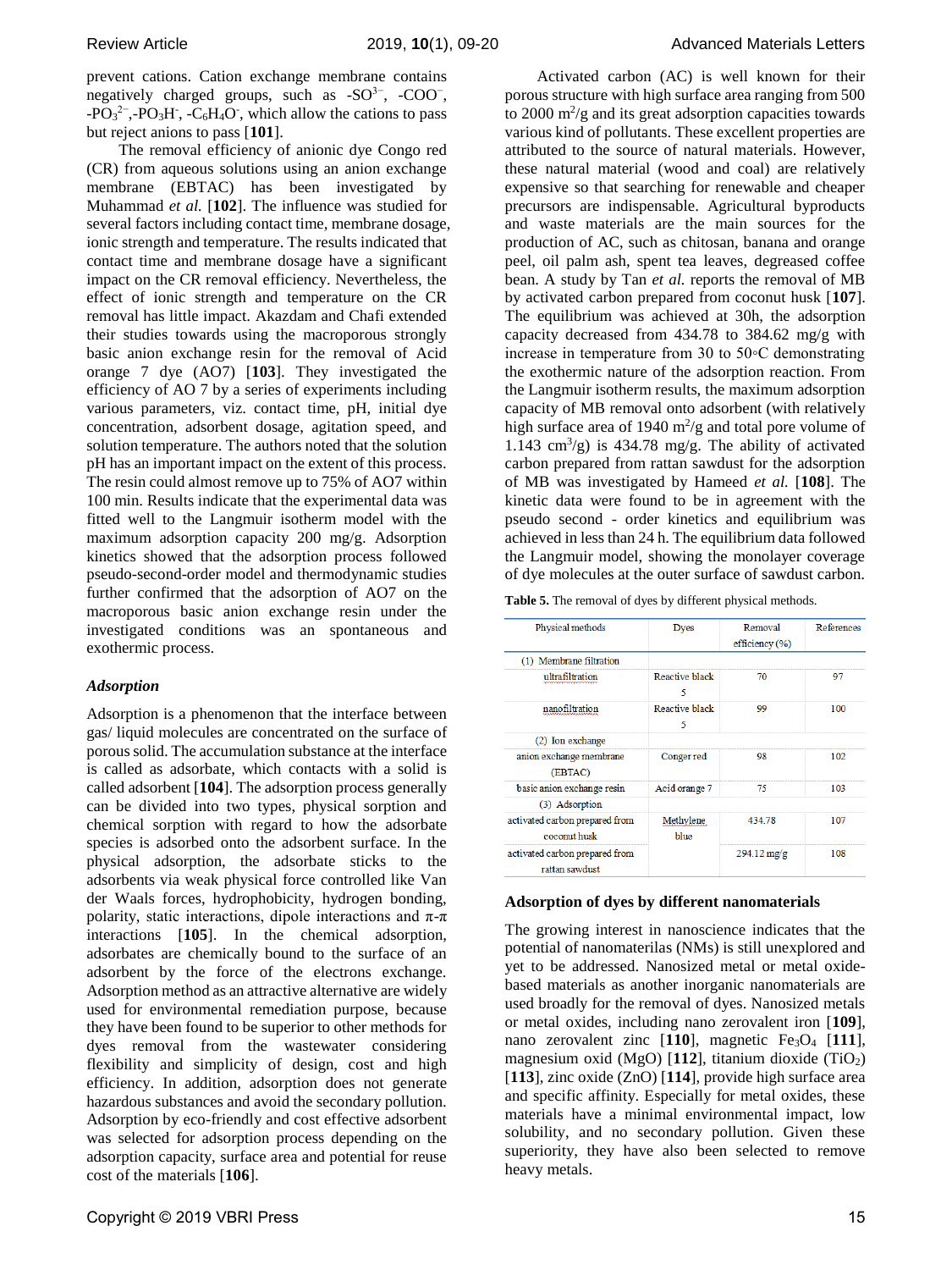## *Nano zerovalent iron*

Nano zerovalent iron (nZVI) particles have a high efficiency in eliminating a variety of pollutants, such as nitrates, organochlorine pesticides, chlorinated compounds, heavy metals and dyes [**115-118**]. It is assumed that the reactivity of core-shell nanoparticles of ZVI is driven by the oxidation of the  $Fe<sup>0</sup>$  core in comparison with their microscale counterparts, the higher reactivity of the nanoscale particles has been attributed to the greater density and higher intrinsic reactivity of their reactive surface sites.

Rahman *et al.* reported the use of nZVI for the removal of three azo dyes, namely Sunset yellow, Acid blue A and Methyl orange [**119**]. The removal efficiency of these three dyes in relation to the nZVI dosage demonstrated that increasing the dosage of nZVI particles was in favor of the decolonization of the dyes. Nonetheless, the percentage of degradation decreased with increasing concentration of dyes. The influence of the change in pH on the removal efficiency of dyes illustrated that the acidic condition was favorable to the adsorption. This result may also be ascribed to the electrons of iron particles donated to  $H^+$  ions causing the formation of atoms. These atoms induce the cleavage of the chromophore group and conjugated system in dyes with the decrease of pH [**120**]. The results demonstrated that the decolorization efficiency of Sunset yellow, Acid blue A, and Methyl orange by nZVI exhibits an high efficiency. Then, this material was used for the removal of Reactive black 5, Reactive red 198 and Light green, which still presents satisfactory performance of these dyes removal [**109, 121**]. Reactive black 5 and Reactive red 198 at initial concentration of 100 ppm were completely removed by adding 500 mg nZVI. In addition, the removal efficiency of light green dye is 97% (**Table 6**).

| <b>Table 6.</b> The removal efficiency of azo dyes with nZVI. |  |  |
|---------------------------------------------------------------|--|--|
|---------------------------------------------------------------|--|--|

| Dyes            | Example                                | Application                    | Toxicity                                         |
|-----------------|----------------------------------------|--------------------------------|--------------------------------------------------|
| Acid            | Sunset vellow, Methyl<br>orange        | wool, silk, paper,<br>leather. | carcinogenic (benign<br>and malignant<br>tumors) |
| Cationic        | Methylene blue.<br>Rhodamine 6G        | paper, modified<br>polyesters  | carcinogenic (benign<br>and malignant<br>tumors) |
| <b>Disperse</b> | Disperse orange 3.<br>Disperse red     | nylon, acrylic fibers          | allergenic (skin).<br>carcinogenic               |
| Direct          | Congo red, Direct red<br>23            | cotton.<br>paper, leather      | <b>Bladder</b> cancer                            |
| Reactive        | Reactive red 120.<br>Reactive red 198. | cotton, wool, nylon            | dermatitis, allergic<br>conjunctivitis,          |
| Vat             | Vat orange 15, Vat<br>orange 28.       | cellulosic fibers              |                                                  |

## *Nanomaterials with magnetic properties*

Iron as one of highly reactive metal element can exist in variable oxidation states, which allow it to coordinate with other elements. The three commonly used oxide forms in nature are magnetite (Fe<sub>3</sub>O<sub>4</sub>), hematite (γ-Fe<sub>2</sub>O<sub>3</sub>) and maghemite  $(\alpha$ -Fe<sub>2</sub>O<sub>3</sub>) [122, 123]. Based on their

high ratio of surface area to volume, high magnetic susceptibility and excellent biocompatibility, these materials are more conducive to being re-collected and have extensive applications [**124**]. Bare magnetite nanoparticles have the tendency to oxidation by air and aggregation in aqueous systems [**125**].

Peng *et al.* used humic acid (HA) to coat on Fe<sub>3</sub>O<sub>4</sub> nanoparticles to remove Rhodamine B (Rh B). HA prevented  $Fe<sub>3</sub>O<sub>4</sub>$  nanoparticles from being oxidized and enhanced its stability [**126**]. The results for adsorption of the Rh B onto Fe3O4/HA illustrated that it reached equilibrium within 15 min, and the maximum adsorption capacity is 161.8 mg/g. HA coated  $Fe<sub>3</sub>O<sub>4</sub>$  nanoparticles were able to remove over 98.5% of Rh B at optimized pH. Chaudhary and co-workers have fabricated Fe<sub>3</sub>O<sub>4</sub> nanomaterials through chemical precipitation method using cetyltrimethylammonium bromide, as a surfactant to remove Acridine orange (AO), Coomassie brilliant blue R-250 (CBB) and Congo red (CR) [**127**]. A high removal efficiency was achieved at the pH of 4 for CBB, 6 for AO and CR and the amount dosage of 0.02 g. The adsorption potential of impregnated magnetic nanoparticles onto maize cobs for Methylene blue (MB) removal was studied by Tan and coauthors, which showed favorable adsorption behaviour for MB with the removal efficiency of 99.9% [**128**]. Surface modification of IONPs can also be achieved using other materials such as ionic liquids, polyacrylic acid and silica-based cyclodextrin (Al-CD-MNPs). Reactive red 120, Rhodamine 6G and Direct blue 15 were removed successfully by using these materials [**129-131**].

## *Nano magnesium oxide*

Nanosized alkaline earth metal oxides, in particular magnesium oxide (nano-MgO), are an interesting multifunctional and exceptionally important material, which has been extensively used as a destructive adsorbent for the removal of many toxic chemicals due to their high surface reactivity and adsorption capacity [**132-134**]. Additionally, this material is utilized as catalyst support, toxic-waste remediation, refractory as an additive, paint and superconducting products based on the excellent optical, electrical, thermodynamic, mechanical, electronic, and special chemical properties. This material was also explored as bactericides and adsorbents [**135-137**]. In a study performed by Jamil et al., MgO nano particles were shown to be an effective sorbent for Reactive black 5 (RB 5) and Reactive orange 122 (RO 122). It was found that the maximum adsorption capacities for RB 5 and RO 122 are 500 mg/g and 333.34 mg/g, respectively [**138**].

Recently, enormous efforts have been made to synthesize MgO with enhanced surface area with varying morphologies such as rods, wires, belts, tubes. Studies were performed by Dhal *et al.* on the ability of MgO nanomaterials with different morphologies (MgO nanorods, hierarchical nanostructures and nanoflakes) to act as adsorbents for the removal of toxic dyes, viz. Malachite green and Congo red [**139**]. A comparison of three materials (MgO nanorods, hierarchical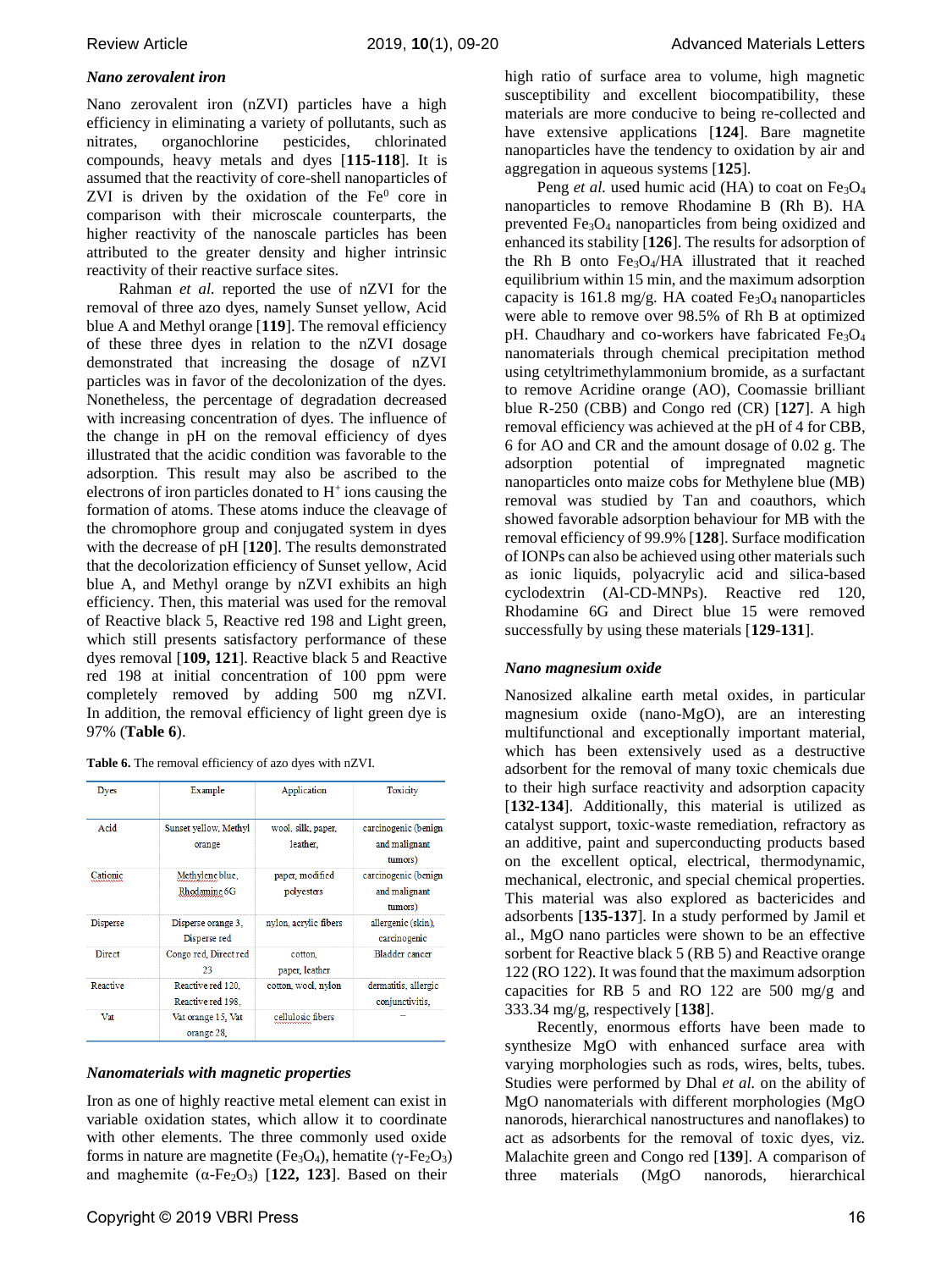nanostructures and nanoflakes) for removal of these dyes illustrated that the hierarchical MgO nanostructures exhibited excellent adsorption performance for removal of both the dyes with maximum sorption capacities of 1205.23 mg/g and 1050.81 mg/g, respectively, which were considerably higher than those of other adsorbents. We can explain the higher adsorption capacity of MG and CR by the hierarchical MgO nanostructures on the basis of the probability of its high surface area and hierarchical structures.

The modification of nano MgO form an advanced composite material, which are essential to enhance dyes removal capacity. One example is the synthesis of MgO encapsulated activated carbon nanoparticles by Daniel and coauthors. This material was used as the adsorbent for the removal of Rhodamine B (Rh B) [**140**]. It was found that Langmuir isotherm gives a better explanation of the adsorption process with the maximum adsorption capacity of 16.2 mg/g at pH of 6.75, dosage of 100 mg and contact time of 2 h. Rice straw charcoal/MgO nanocomposites were prepared using modified coprecipitation method by Moazzam *et al.* [**141**]. A series of adsorption experiments were carried out to investigate the ability of rice straw charcoal/MgO nanocomposite to remove Reactive blue 221 (RB 221) from aqueous solutions by varying the amount of shaking time, adsorbent dose, shaking speed, pH, temperature and initial adsorbate concentration [**141**]. The optimum adsorption was found to be at adsorbent dose of 250 mg, shaking speed of 200 rpm, pH of 7.0, shaking time of 90 min, temperature of 26℃ and initial adsorbate concentration of 30 mg/L. The adsorption of this dye followed the pseudo first-order kinetics and the Freundlich isotherm. The maximum adsorption capacity from the Langmuir isotherm was calculated to be 27.78 mg/g. The results indicate feasible adsorption of RB-221 on nanocomposite of rice straw charcoal/MgO nanocomposite from aqueous solutions.

## *Graphene oxide and graphene oxcide based nanomaterials*

Graphene is the two-dimensional nanomaterial with a few layer densely packed in six-membered rings of  $sp<sup>2</sup>$ carbon atoms, which presents remarkable properties, such as high surface area (with a theoretical value of specific surface area at  $2630 \text{ m}^2/\text{g}$ , strongly mechanical properties, electrical properties and chemical stability [142-145]. Accordingly, it has the potential of applications in nano-electronic devices, sensors, and nanocomposite materials [**141**]. Additionally, the graphitized basal plane structure render it to have strong  $\pi$ -π stacking interaction with the aromatic moieties present in various dyes [**141**]. Graphene oxide (GO), the functionalized graphene, contains oxygen-rich functional groups on its surface (i.e., carboxyl, carbonyl, hydroxyl groups) allowing it to disperse in water and enhancing the electrostatic interactions with cationic dye molecules. GO has attracted tremendous research interests as a promising substrate for the preparation of various graphene-based nanocomposites **(Fig. 3)**.



**Fig. 3.** Schematic representation of the structure of GO.

The good adsorption of GO was found in the removal of MB from aqueous solutions with a maximum absorption capacity of 714 mg/g [**147**]. The deprotonation of carboxyl groups on GO release H+ during the adsorption process, which would be neutralized at higher pH, thus the adsorption was favorable.

**Table 7.** Dyes removal by different nanomaterials.

| Adsorbents                                         | Preparation/<br>modification                                                                                                    | Adsorbate                                         | Efficiency                                  | References |
|----------------------------------------------------|---------------------------------------------------------------------------------------------------------------------------------|---------------------------------------------------|---------------------------------------------|------------|
| Fe <sub>3</sub> O <sub>4</sub><br>nanomaterials    | NPs were synthesized<br>by chemical<br>precipitation method<br>using CTAB                                                       | Acridine<br>orange                                | 0.056<br>(mol/g)                            | [126]      |
|                                                    |                                                                                                                                 | Coomassie<br>brilliant<br>blue R-250<br>Congo red | 0.082<br>0.078                              |            |
| $HA-Fe3O4$                                         | Fe <sub>1</sub> O <sub>4</sub> NPs were<br>modified by humic<br>acid                                                            | Rhodamine<br>в                                    | Adsorption<br>qmax-161.8<br>mg/g<br>(98.5%) | $[127]$    |
| Fe <sub>3</sub> O <sub>4</sub><br>nanomaterials    | Ionic liquid were used<br>to modify<br>$Fe3O4$ nanoparticles                                                                    | Reactive<br>red 120                               | 166.67<br>mg/g                              | [129]      |
| Fe <sub>3</sub> O <sub>4</sub><br>nanomaterials    | Polyacrylic-acid bound<br>Fe <sub>3</sub> O <sub>4</sub><br>nanoparticles,<br>which act as core<br>and PAA as ionic<br>exchange | Rhodamine<br>6G                                   | 55.8 mg/g                                   | [130]      |
| Fe <sub>1</sub> O <sub>4</sub><br>nanomaterials    | Silica-based -<br>cyclodextrin<br>immobilized on<br>magnetic<br>nanoparticles                                                   | Direct blue<br>15                                 | 98%                                         | [131]      |
| MgO nano<br>particles                              | Co-precipitation<br>method                                                                                                      | Reactive<br>black 5                               | $500$ mg/g                                  | [138]      |
| MgO nano<br>particles                              |                                                                                                                                 | Reactive<br>orange                                | 333.34<br>mg/g                              |            |
| MgO nanorods                                       | Artinite and MgO<br>nanorods prepared by<br>precipitation method                                                                | Malachite green<br>and Congo red                  | 95.1% and<br>86.28%                         | [139]      |
| MgO<br>nanostructures                              | Hierarchical<br>hydromagnesite and<br>MgO nanostructures<br>prepared by reflux<br>method                                        | Malachite green<br>and Congo red                  | 99.98% and<br>99.94%                        |            |
| MgO nanoflakes                                     | Hydro magnesite and<br>MgO nanoflakes<br>prepared by<br>hydrothermal method                                                     | Malachite green<br>and Congo red                  | 97.42%.<br>and 92.68%                       |            |
| MgO nano<br>particles                              | Activated carbon<br>immobilized on MgO<br>nanoparticles                                                                         | <b>Rhodamine B</b>                                | $16.2$ mg/g                                 | $[140]$    |
| <b>Rice straw</b><br>charcoal/MgO<br>nanocomposite | Rice straw charcoal<br>immobilized on MgO                                                                                       | Reactive<br>blue 221                              | $27.78 \text{ m}$ g/g                       | [141]      |
| GO                                                 |                                                                                                                                 | Methylene blue                                    | $714$ mg/g                                  | [147]      |
| magnetite/reduced                                  |                                                                                                                                 | Rhodamine B                                       | 91%                                         | [143]      |
| graphene oxide                                     |                                                                                                                                 | Malachite green                                   | 94%                                         |            |
| nZVI/rGO                                           |                                                                                                                                 | Rhodamine B                                       | 87.72 mg/g                                  | [148]      |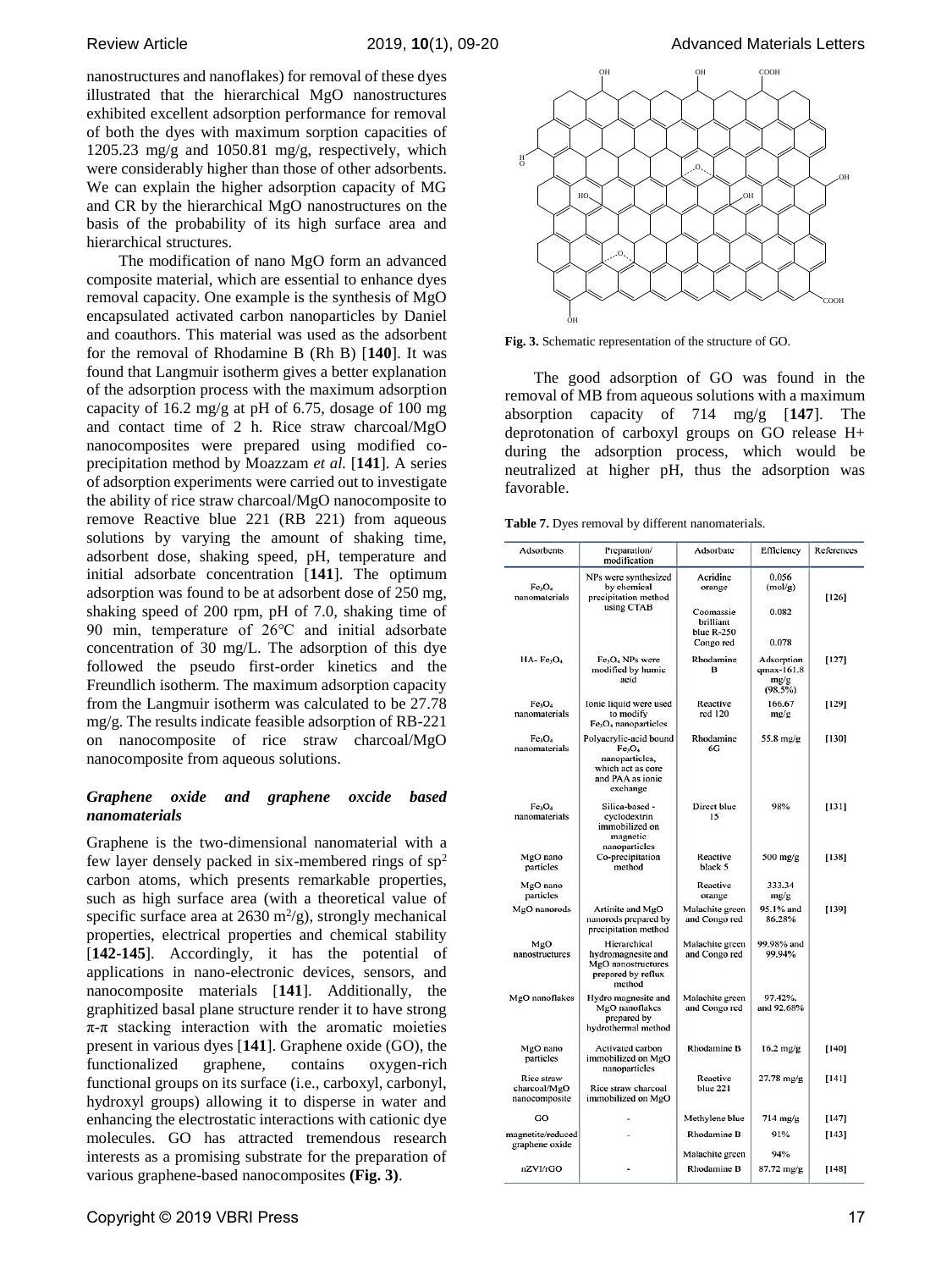Therefore, it could be found that the increase of removal efficiency lead to the increase of solution pH [**143**]. Sun *et al.* studied the use of magnetite/reduced graphene oxide nanocomposites (MRGO) to remove Rh B and MG [**143**]. MRGO nanocomposites exhibit high removal efficiency for Rh B (over 91%) and MG (over 94%). The removal efficiencies of Rh B and MG were still over 80% after five cycles. The performance of MRGO suggested that this can be used effectively for the removal of dye pollutants. The removal of Rh B by reduced graphene oxide-supported nanoscale zerovalent iron (nZVI/rGO) was investigated by Shi and coauthors with the aid of artificial intelligence tools [**148**]. Response surface methodology (RSM) and artificial neural network hybridized with genetic algorithm (ANN-GA) were used to optimize and predict the optimum conditions and obtain the maximum removal efficiency. The results predicted by the ANN-GA model (90.0%) were compatible with the experimental value (86.4%). The experimental data were fitted well to Freundlich isotherm, and the maximum adsorption capacity based on the Langmuir isotherm was 87.72 mg/g.

## **Conclusions and future perspectives**

The presence of dyes in wastewater is a major concern for environmental conservation and human health. This review has addressed the applications of various dyes removal techniques. The most frequently used dye removal techniques include chemical, physical and biological treatment. The use of chemical methods are restricted due to their high investment and costs. The major disadvantage for application of biological methods is the long hydraulic retention time required for complete decolorization. Adsorption provides high efficiency and low cost for dyes removal. NMs have unique morphological and structural properties that make them particularly attractive for wastewater treatment applications. On the basis of the available literature, it can be concluded that nanomaterials have the potential as desirable adsorbents for removing dyes and the adsorption capabilities of dyes are comparable with or even superior to activated carbon. It seems very plausible that NMs may find wide commercial applications in wastewater treatment in the near future.

Although nanomaterials have presented the ability for the removal of dyes, there are still some issues which need to be addressed. First of all, it is important to investigate the ecotoxicity of nanomaterials in aquatic systems before their widespread applications. Then, additional work should be conducted by the researchers to use NMs in real industrial dye effluents. Thirdly, the processes of regeneration and reuse of NMs are of high interest. Thus, more research work should be focused on the cost-effective and feasible method of the NMs regeneration. In summary, the full-scale study of NMs for removal of dyes from wastewater is required for the practical applicability in future.

This work was supported by the National Natural Science Foundation of China under Grants No. 21667012 and 21367009, and the Government of Guizhou Province (Project No. LKS [2013]09).

#### **References**

- 1. Petersen, L.; Heynen, M.; Pellicciotti, F., Freshwater Resources: Past, Present, Future, **2017**.
- 2. Demirbas, A.; *J. Hazard. Mater.,* **2008**, *157*, 220.
- 3. Arshad, A.; Iqbal, J.; Ahma, I., *Ceram. Int.,* **2017**.
- 4. Kabdaşli, I.; Tünay, O.; Orhon, D., *Water Sci. Technol.,* **1996**, *40*, 261.
- 5. Ahmad, A.; Mohd-Setapar, S.H.; Chuong, C.S.; Khatoon, A.; Wani, W.A.; Kumar, R.; Rafatullah, M., *RSC Adv.,* **2015**, *5*, 30801.
- 6. Rajkumar, D.; Jong, G.K., *J. Hazard. Mater. B.,* **2006**, *136*, 203.
- 7. Gómez-Álvarez, A.; Valenzuela-García, J.L.; Meza-Figueroa, D.; O-Villanueva, M.; Ramírez-Hernández, J.; Almendariz-Tapia, J.; Pérez-Segura, E., *Appl. Geochem.,* **2011**, *26*, 2101.
- 8. Anastopoulos, I.; Kyzas, G.Z., *J. Mol. Liq.,* **2014**, *200*, 381.
- 9. Gupta, N., Artificial neural network; *Netw. Complex Syst.,* **2013**, 36.
- 10. Yagub, M.T.; Sen, T.K.; Afroze, S.; Ang, H.M., *Adv. Colloid Interfac. Sci.,* **2014**, *209*, 172.
- 11. Wong, [Y.C.; S](http://xueshu.baidu.com/s?wd=author:(Y.C.%20Wong)%20Institute%20of%20Textiles%20and%20Clothing,%20Hong%20Kong%20Polytechnic%20University,%20Hung%20Hom,%20Kowloon,%20Hong%20Kong&tn=SE_baiduxueshu_c1gjeupa&ie=utf-8&sc_f_para=sc_hilight=person)zeto, [Y.S.;](http://xueshu.baidu.com/s?wd=author:(Y.S.%20Szeto)%20Institute%20of%20Textiles%20and%20Clothing,%20Hong%20Kong%20Polytechnic%20University,%20Hung%20Hom,%20Kowloon,%20Hong%20Kong&tn=SE_baiduxueshu_c1gjeupa&ie=utf-8&sc_f_para=sc_hilight=person) Cheung, [W.H.;](http://xueshu.baidu.com/s?wd=author:(W.H.%20Cheung)%20Department%20of%20Chemical%20Engineering,%20Hong%20Kong%20University%20of%20Science%20and%20Technology,%20Clear%20Water%20Bay,%20Kowloon,%20Hong%20Kong&tn=SE_baiduxueshu_c1gjeupa&ie=utf-8&sc_f_para=sc_hilight=person) Mckay, [G.,](http://xueshu.baidu.com/s?wd=author:(G.%20McKay)%20Department%20of%20Chemical%20Engineering,%20Hong%20Kong%20University%20of%20Science%20and%20Technology,%20Clear%20Water%20Bay,%20Kowloon,%20Hong%20Kong&tn=SE_baiduxueshu_c1gjeupa&ie=utf-8&sc_f_para=sc_hilight=person) *Process Biochem.,* **2004**, *39*, 695.
- 12. Malik, P. K; Sanyal, S. K., *Sep. Purif. Technol.,* **2004**, *36*, 167.
- 13. Gupta, V., *J. Environ Manage,* **2009**, *90*, 2313.
- 14. García-Montaño, J.; Domènech. X.; García-Hortal. J.A.; Torrades, F.; Peral. J., *J. Hazard. Mater.,* **2008**, *154*, 484.
- 15. Hosseini Koupaie. E.; Alavi Moghaddam, M.R.; Hashemi, S. H., *J. Hazard. Mater.,* **2011**, *195*, 147.
- 16. Körbahti, B. K.; Artut, K.; Geçgel, C.; Özer, A., *Chem. Eng. J.,* **2011**, *173*, 677.
- 17. Kant, R., *J. Water Resour. Prot.,* **2012**, *4*, 93.
- 18. Sanmuga Priya, E.; Senthamil Selvan, P., *Arabian J. Chem.,* **2017**, *10*, 3548.
- 19. Gre´gorio, C., Pierre-Marie, B., *Prog. Polym. Sci*., **2008**, *33*, 399.
- 20. Robinson, T.; Chandran, B.; Nigam, P., *Water Res.,* **2002**, *36*, 2824.
- 21. Low, K. S.; Lee, C. K., *Bioresour. Technol,* **1997**, *61*, 121.
- 22. Annadurai, G.; Juang, R.S.; Lee, D.J., *J. Hazard. Mater.;* **2002**, *92*, 263.
- 23. Foo, K. Y.; Hameed, B. H., *J. Hazard. Mater.,* **2009**, *172*, 523.
- 24. Hameed, B. H., *J. Hazard. Mater.,* **2009**, *161,*753.
- 25. Mihwa, [B.;](http://xueshu.baidu.com/s?wd=author:(Baek%20MiHwa)%20&tn=SE_baiduxueshu_c1gjeupa&ie=utf-8&sc_f_para=sc_hilight=person) Ijagbemi, C. [O.;](http://xueshu.baidu.com/s?wd=author:(Ijagbemi,%20C.%20O)%20&tn=SE_baiduxueshu_c1gjeupa&ie=utf-8&sc_f_para=sc_hilight=person) Sejin; Dongsu, [K.,](http://xueshu.baidu.com/s?wd=author:(Kim%20DongSu)%20&tn=SE_baiduxueshu_c1gjeupa&ie=utf-8&sc_f_para=sc_hilight=person) *[J. Hazard. Mater.,](http://xueshu.baidu.com/usercenter/data/journal?cmd=jump&wd=journaluri:(eb9922aeaa00eed1)%20%E3%80%8AJournal%20of%20Hazardous%20Materials%E3%80%8B&tn=SE_baiduxueshu_c1gjeupa&ie=utf-8&sc_f_para=sc_hilight=publish&sort=sc_cited)* **2010**, *176*, 820.
- 26. Bello, O. S.; Ahmad, M. A., International Conference on Environmental Science and Technology (ICEST), **2011**, *28*, 505.
- 27. Foo, K. Y.; Hameed, B. H., *Adv. Colloid Interface Sci.,* **2009**, *152*, 39.
- 28. Zawani, Z.; Luqman, C. A.; Choong, T. S. Y., Equilibrium, Kinetics and Thermodynamic Studies: Adsorption of remazol black 5 on the palm kernel shell activated carbon (PKS-AC). *Eur. J. Sci. Res.,* **2009**, 37, 63.
- 29. Bello, O. S.; Ahmad, M. A., *Sep. Sci. Technol.*, **2012**, *47*, 903.
- 30. Janos, P.; Buchtova, H.; Ry´znarova, M., *Water Res.*, **2003**, *37*, 4938.
- 31. Mohmood, I.; Lopes, C. B.; Lopes, I.; Ahmad, I.; Duarte, A.C.; Pereira, E., *Environ. Sci. Pollut. Res.*, **2013**, *20*, 1239.
- 32. Xu, P.; Zeng, G. M.; Huang, D. L.; Feng, C. L.; Hu, S.; Zhao, M. H.; Lai, C.; Wei, Z.; Huang, C.; Xie, G.X.; Liu, Z.F., *Sci. Total Environ.,* **2012**, *424*, 1.
- 33. Buzea, C.; Pacheco, I. I.; Robbie, K., *Biointerphases,* **2007**, *2*, 17.
- 34. Wang, S. B.; Sun, H. Q.; Ang, H. M.; Tadé, M. O., *Chem. Eng. J.*, **2013**, *226*, 336.
- 35. Fan, M.Y.; Li, T. J.; Hu, J. W.; Cao, R. S.; Wu, Q.; Wei, X. H.; Li, L. Y.; Shi, X. D.; Ruan, W. Q., *Materials,* **2016**, *9*, 687. **DOI:** 10.3390/ma9080687
- 36. Cao, R. S.; Fan, M. Y.; Hu, J. W.; Ruan, W. Q.; Xiong, K. N.; Wei, X. H., *Materials,* **2017**, *10*, 1279. **DOI:** 10.3390/ma10111279
- 37. Yuan, Z.; Ahn, S.; Luthy, R. G., *Environ. Sci. Tech.*, **2010**, *44*, 8236.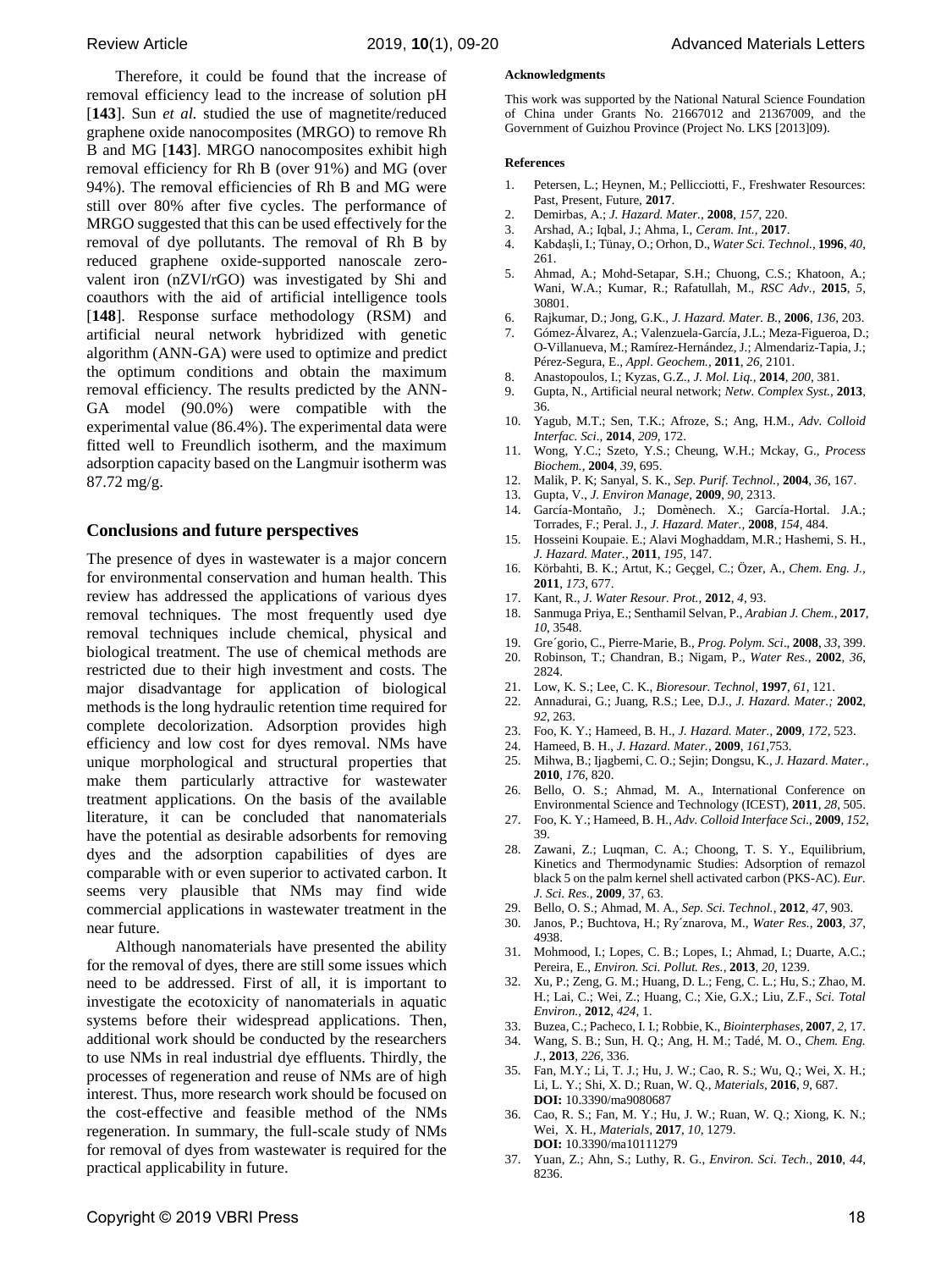- 38. Khin, M. M.; Nair, A. S.; Babu, V. J.; Murugana, R.; Ramakrishna, S., *Energy Environ. Sci.*, **2012**, *5*, 8075.
- 39. Clarke, E.; Anliker, R., *Environ. Chem.* **1980**, *3*, 181.
- 40. Gupta, V., *J. Environ. Manage,* **2009**, *90*, 2313.
- 41. Hunger, K., Industrial Dyes-Chemistry, Properties, Application. Wiley, **2003**.
- 42. Mishra, G.; Tripathy, M. A., *Colourage,* **1993**, *40*, 35.
- 43. Purkait, M.; DasGupta, S; De, S., *J. Environ. Manage,* **2005**, *76*, 135.
- 44. Rafatullah, [M.;](http://xueshu.baidu.com/s?wd=author:(Mohd.%20Rafatullah)%20Division%20of%20Bioresource,%20Paper%20and%20Coatings%20Technology,%20School%20of%20Industrial%20Technology,%20Universiti%20Sains%20Malaysia,%2011800%20Penang,%20Malaysia&tn=SE_baiduxueshu_c1gjeupa&ie=utf-8&sc_f_para=sc_hilight=person) Sulaiman, [O.;](http://xueshu.baidu.com/s?wd=author:(Othman%20Sulaiman)%20Division%20of%20Bioresource,%20Paper%20and%20Coatings%20Technology,%20School%20of%20Industrial%20Technology,%20Universiti%20Sains%20Malaysia,%2011800%20Penang,%20Malaysia&tn=SE_baiduxueshu_c1gjeupa&ie=utf-8&sc_f_para=sc_hilight=person) Hashim, [R.;](http://xueshu.baidu.com/s?wd=author:(Rokiah%20Hashim)%20Division%20of%20Bioresource,%20Paper%20and%20Coatings%20Technology,%20School%20of%20Industrial%20Technology,%20Universiti%20Sains%20Malaysia,%2011800%20Penang,%20Malaysia&tn=SE_baiduxueshu_c1gjeupa&ie=utf-8&sc_f_para=sc_hilight=person) Ahmad, [A.,](http://xueshu.baidu.com/s?wd=author:(Anees%20Ahmad)%20Division%20of%20Environmental%20Technology,%20School%20of%20Industrial%20Technology,%20Universiti%20Sains%20Malaysia,%2011800%20Penang,%20Malaysia&tn=SE_baiduxueshu_c1gjeupa&ie=utf-8&sc_f_para=sc_hilight=person) *J. Hazard. Mater.;* **2010**, *177*, 70.
- 45. Bell, J.; Plumb, J. J.; Buckley, C. A.; Stuckey, D. C., *J. Environ. Eng. Div.,* **2000**, *126*, 1026.
- 46. Saratale, R. G.; Saratale, G. D.; Chang, J. S.; Govindwar, S.P., *J. Taiwan Inst. Chem. Eng.,* **2011**, *42*, 138.
- 47. Solı´s, M.; Solı´s, A.; Pe´rez, H. I.; Manjarrez, N.; Flores, M., *Process Biochem.,* **2012**, *47*, 1723.
- 48. Wang, H.; Yuan, X.; Zeng, G.; Leng.; Peng, X.; Liao, K.; Peng, L.; Xiao, Z., *Environ. Sci. Pollut. Res.,* **2014**, *21*, 11552.
- 49. Sen, S. K.; Raut, S.; Bandyopadhyay, P.; Raut, S., *Fungal Biol. Rev.,* **2016**, *30*, 112.
- 50. Aksu, Z.; Karabayur, G., *Bioresour. Technol.* **2008**, *99*, 7730.
- 51. Chung, K. T.; Cerniglia, C. E., *Mut. Res.,* **1992**, *277*, 201.
- 52. Aspland, J. R., Res. Triangle Park, NC, USA, **1997**.
- 53. Duxbury, D.F., *Chem. Rev.* **2010**, *93*, 381.
- 54. Azmi, W.; Sani, R. K.; Banerjee, U. C., *Enzyme Microb. Technol.,*  **1998**, *22*, 185.
- 55. Ghoreishi, S.; Haghighi, R., *Chem. Eng. J.,* **2003**, *95*, 163.
- 56. Kobya, M.; Demirbas, E.; Senturk, E.; Ince, M., *Bioresource Technol.,* **2005**, *96*, 1518.
- 57. Foo, K. Y.; Hameed, B. H., *Desalin. Water Treat.;* **2010**, *19*, 255.
- 58. Srinivasan, A.; Viraraghavan, T., *J. Environ. Manag.,* **2010**, *91*, 1915.
- 59. McMullan, G.; Meehan, C.; Conneely, A.; Kirby, N.; Robinson, T.; Nigam, P.; Banat, I.M.; Smyth, W.F., *Appl. Microbiol. Biotechnol.* **2001**, *56*, 81.
- 60. Jafaria, N.; Soudib, M.R., *Microbiology*, **2014**, *83*, 484.
- 61. Humnabadkar, R. P.; Saratale, G. D.; Govindwar, S. P., *Asian J. Microbiol. Biotechnol. Environ. Sci.,* **2008**, *10*, 693.
- 62. Tien, M.; Kirk, T.K., *Sci.,* **1983**, *221*, 661.
- 63. Sudha, M.; Saranya, A.; Selvakumar, G. Sivakumar, N., *Int. J. Curr. Microbiol. App. Sci.,* **2014**, *3*, 670.
- 64. Wu, F.; Ozaki, H.; Terashima, Y.; Imada, T.; Ohkouchi, Y.; *Water Sci. Technol.,* **1996**, *34*, 69.
- 65. Levin, L.; Jordan, A.; Forchiassin, F.; Viale, A., *Rev. Argent. Microbiol.,* **2001**, *33*, 223.
- 66. Munari, F.M.; Gaio, T.A.; Calloni, R.; Dillon, A. J. P., *World J. Microbiol. Biotechnol.,* **2008**, *24*, 1383.
- 67. Chang, J. S.; Chen, B. Y.; Lin, Y. S., *Bioresour. Technol.,* **2004**, *91*, 243.
- 68. Stolz, A., *Appl. Microbiol. Biotechnol.,* **2001**, *56*, 69.
- 69. Yang, Q.; Yang, M.; Pritsch, K.; Yediler, A.; Hagn, A.; Schloter, A.; Kettrup, A., *Biotechnol. Lett.,* **2003**, *25*, 709.
- 70. Meehan, C.; Banat, I.M.; McMullan, G.; Nigam, P.; Smyth, F.; Marchant, R., *Environ. Int.,* **2000**, *26*, 75.
- 71. Kwasniewska, K., *Bull. Environ. Contam. Toxicol.,* **1985**, *34*, 323.
- 72. Horitsu, H.; Takada, M.; Idaka, E.; Tomoyeda, M.; Ogawa, T.; *Eur. J. Appl. Microbiol.,* **1977**, *4*, 217.
- 73. Xiao, X.; Xu, C. C.; Wu, Y. M.; Cai, P. J.; Li, W. W.; Du, D. L.; Yu, H. Q., *Bioresour Technol.* **2012**, *110*, 86.
- 74. Lin, J.; Zhang, X.; Li, Z.; Lei, L., *Bioresour Technol.* **2010**, *101*, 34.
- 75. Wang, H.; Zheng, X. W.; Su, J. Q. Tian, Y.; Xiong, X.J.; Zheng, T.L., *J. Hazard. Mater.* **2009**, *171*, 654.
- 76. Chen, H.; Xu, H.; Heinze, T. M.; Cerniglia, C. E., *J. Ind. Microbiol Biotechnol.* **2009**, *36*, 1459.
- 77. Pearce, C. I.; Christie, R.; Boothman, C.; Canstein, H. V.; Guthrie, J. T.; Lloyd, J. R.; *Biotechnol. Bioengin.,* **2006**, *95*, 692.
- 78. Sanchez-Martin, J.; Beltran-Heredia, J.; Solera-Hernandez, C., *J. Environ. Manage.,* **2010**, *91*, 2051.
- 79. Tatsi, A. A.; Zouboulis, A. I.; Matis, K. A.; Samaras, P.,*Chemosphere*, **2003**, *53*, 737.
- 80. Khayet, M.; Zahrim, A. Y.; Hilal, N., *Chem. Eng. J.,* **2011**, *77*, 77.
- 81. Moghammadi, M.; Hassani, A. J.; Mohamed, A. R.; Najafpour, G.D., *J. Chem. Eng. Data,* **2010**, *55*, 5777.
- 82. Man, L. W.; Kumar, P.; Teng, T. T.; Wasewar, K. L., *Desalin. Water Treat.,* **2012**, *40*, 260.
- 83. Turhan, K.; Durukan, I.; Ozturkcan, S. A.; Turgut, Z., *Dyes Pigments,* **2012**, *92*, 897.
- 84. Shaikh, I. A.; Ahmed, F.; Sahito, A. R.; Pathan, A. A., *Pak. J. Anal. Environ. Chem.,* **2014**, *15*, 2.
- 85. Desai, M.; Mehta, M., *Int. J. Eng. Sci. Res. Tech.*, **2014**, *3*, 1579.
- 86. Ezhilkumar, P.; Selvakumar, K. V.; Jenani, R.; Koperun, D. N.; Selvarani, M.; Sivakumar, V. M., *J. Chem. Pharmaceutical Sci.,* **2016**, *9*, 259.
- 87. Seyyedi, K.; Jahromi, M. A. F., *Apcbee Procedia*, **2014**, *10*, 115.
- 88. Marathe, S. D.; Shrivastava, V.S., *Appl. Nanosci.,* **2015**, *5*, 229.
- 89. Veeranna, K. D.; Lakshamaiah, M. T.; Narayan, R. T., *Int. J. Photochemistry,* **2014**, (3).
- 90. Zaharieva, K. L.; Milenova, K. I.; Cherkezova-Zheleva, Z. P.; Dimova, S. S.; Kunev, B. N.; Eliyas, A. E.; Mitov, I. G.; Stambolova, I. D.; Blaskov, V. N., *Bulg. Chem. Commun.,* **2015**, *47*, 342.
- 91. Mohan, S. V.; Rao, N. C.; Prasad, K. K.; Karthikeyan, J., *Waste Manage.,* **2002**, *22*, 575.
- 92. Do, J. S.; Chen, M. L., *J. Appl. Electrochem.,* **1994**, *24*, 785.
- 93. Louhichi, B.; Ahmadia, M. F.; Bensalah, N.; Gadri, A.; Rodrigo, M.A., *J. Hazard. Mater.*, **2008**, *158*, 430.
- 94. Yang, C. H.; Lee, C. C.; Wen, T. C., *J. Appl. Electrochem.*, **2000**, *30*, 1043.
- 95. Lopes, A.; Martins, S.; Mora¨o, A.; Magrinho, M.; Gonc alves, I., *Portugaliae Electrochimica Acta*, **2004**, *22*, 279.
- 96. Crossley, C., *[Coloration Technol.,](http://xueshu.baidu.com/usercenter/data/journal?cmd=jump&wd=journaluri:(c09107ed7bf61568)%20%E3%80%8AColoration%20Technology%E3%80%8B&tn=SE_baiduxueshu_c1gjeupa&ie=utf-8&sc_f_para=sc_hilight=publish&sort=sc_cited)* **2010**, *114*, 194.
- 97. Alventosa-de, Lara, E.; Barredo-Damas, S.; Alcaina-Miranda, M. I.; Iborra-Clar, M. I., *J. Hazard. Mater.*, **2012**, *209*, 492.
- 98. Cheng, S.; Oatley, D. L.; Williams, P. M. Wright, C. J., *Water Res.*, **2012**, *46*, 33.
- 99. Karim, Z.; Mathew, A. P.; Grahn, M.; Mouzon, J.; Oksman, K., *Carbohydr. Polym.,* **2014**, *112*, 668.
- 100. Amin, M. M.; Hafez, A. I.; Shaaban, A. F.; Abdelmonem, N. M.; Hanafy, M., *Membrane*, **2011**.
- 101. Xu, T. W., *J. Membrane Sci.,* **2005**, *263*, 1.
- 102. Khan, M. I.; Akhtar, S.; Zafar, S.; Shaheen, A.; Khan, M.A.; Luque, R.; Rehman, A., *Materials*, **2015**, *8*, 4147.
- 103. Akazdam, S.; Chafi, M.; Yassine, W.; Gourich, B., *J. Mater. Environ. Sci.*, **2017**, *8*, 2993.
- 104. Dabrowski, A., *Adv. Colloid Interface Sci.,* **2001**, *93*, 135.
- 105. Dawood, S.; Sen, T., *J. Chem. Process Eng.* **2014**, *1*, 104.
- 106. Worch, E., Walter de Gruyter Gmb H & Co. KG, Berlin/Boston. **2012.**
- 107. Tan, I. A. W.; Ahmad, A. L.; Hameed, B. H., *J. Hazard. Mater.,* **2008**, *154*, 337.
- 108. Hameed, B. H.; Ahmad, A. L.; Latiff, K. N. A., *Dyes Pigments*, **2007**, *75*, 143.
- 109. Satapanajaru, T.; Chompuchan, C.; Suntornchot, P.; Pengthamkeerati, P., *Desalin.* **2011**, *266*, 218.
- 110. Ruan, W. Q.; Shi, X. D.; Hu, J. W.; Hou, Y.; Fan, M. Y.; Cao, R. S.; Wei, X. H., *Appl. Sci.,* **2017**, *8*, 3.
- 111. Weng, C. H.; Lin, Y. T.; Yeh, C. L.; Sharma, Y. C., *Water Sci. Technol.,* **2010**, *62*, 844.
- 112. Gao, C.; Zhang, W.; Li, H.; Lang, L.; Xu, Z., *Cryst. Growth Des.,* **2008**, *8*, 3785.
- 113. Lee, C. K.; Liu, S. S.; Juang, L. C.; Wang, C. C.; Lyu, M. D.; Hung, S. H., *J. Hazard. Mater.,* **2007**, *148*, 756.
- 114. Salehi, R.; Arami, M.; Mahmoodi, N. M.; Bahrami, H.; Khorramfar, S., *Colloids Surf. B,* **2010**, *80*, 86.
- 115. Zhao, Z. S.; Liu, J. F.; Tai, C.; Zhou, Q. F.; Hu, J. T.; Jiang, G. B., *Sci. China Series B,* **2008**, *51*, 186.
- 116. Chang, J. H.; Cheng, S. F., *J. Hazard. Mater.,* **2006**, *131*, 153.
- 117. Kanel, S. R.; Manning, B.; Charlet, L.; Choi, H., *Environ. Sci. Technol.,* **2005**, *39*, 1291.
- 118. Khan, M. S.; Ahmad, A.; Bangash, F. U. K.; Shah, S. S.; Khan, P.; *J. Chem. Soc. Pak.,* **2013**, *35*, 744..
- 119. Rahman, N.; Abedin, Z.; Hossain, M. A., *J. Environ. Sci.,* **2014**, *10*, 157.
- 120. Chatterjee, S.; Lim, S. R.; Woo, S. H., *Chem. Eng. J.,* **2010**, *160*, 27.
- 121. Prema, P.; Thangapandian, S.; Selvarani, M.; Subharanjani, S.; Amutha, C., *Toxicol. Environ. Chem.,* **2011**, *93*, 1908.
- 122. Islam, M. S.; Kusumoto, Y.; Kurawaki, J.; Abdulla-AL-Mamun, M.; Manaka, H., *Bull. Mater. Sci.,* **2012**, *35*, 1047.